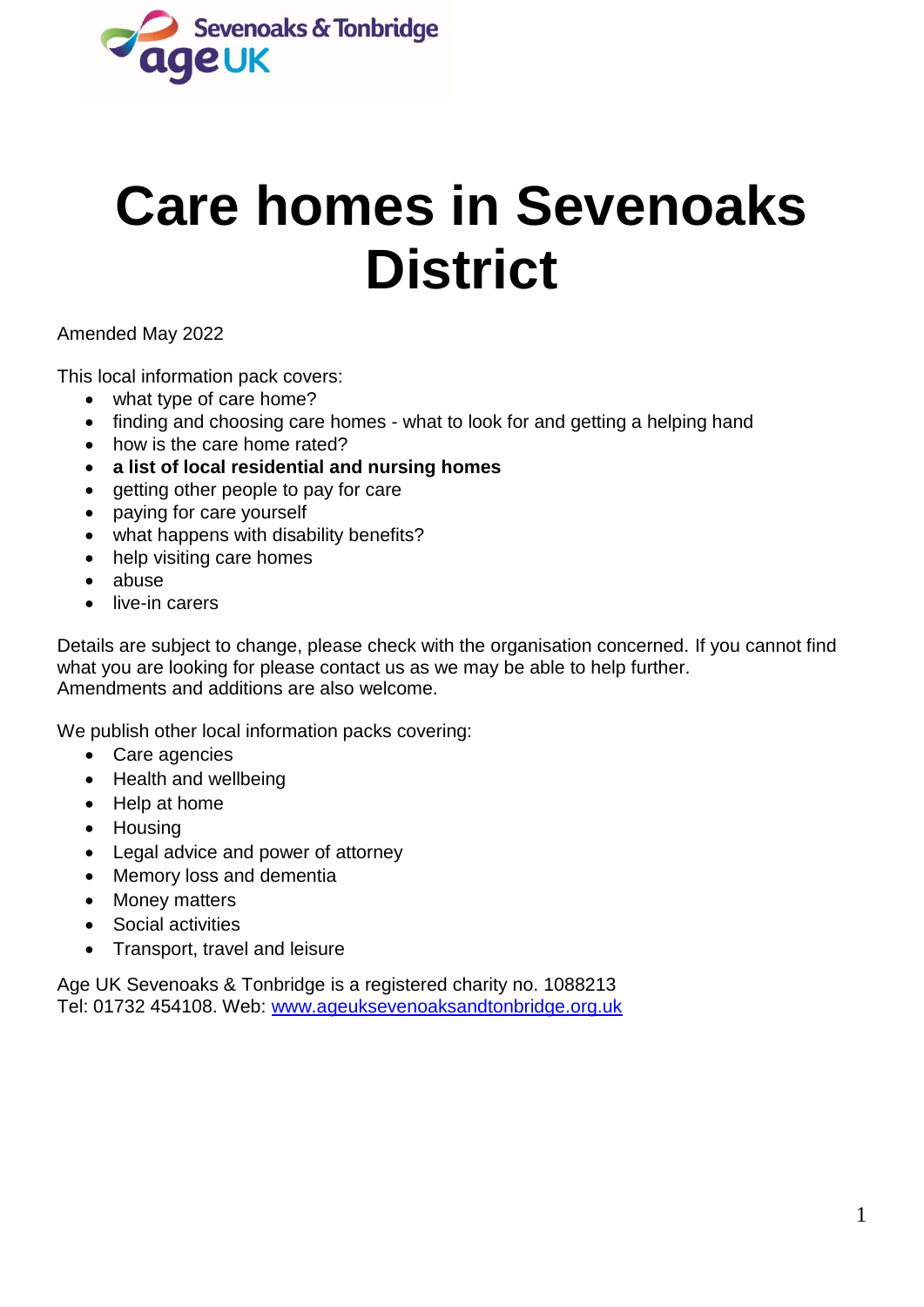# **Contents**

| Finding and choosing care homes - what to look for  4               |  |
|---------------------------------------------------------------------|--|
| Getting a helping hand finding and choosing a care home5            |  |
|                                                                     |  |
| Residential homes in Sevenoaks area (residential care only) 6       |  |
|                                                                     |  |
|                                                                     |  |
|                                                                     |  |
|                                                                     |  |
|                                                                     |  |
|                                                                     |  |
|                                                                     |  |
| Nursing homes in Sevenoaks area (residential & nursing care) 9      |  |
|                                                                     |  |
|                                                                     |  |
|                                                                     |  |
|                                                                     |  |
|                                                                     |  |
|                                                                     |  |
|                                                                     |  |
|                                                                     |  |
|                                                                     |  |
|                                                                     |  |
| Who pays if you are only staying temporarily in a care home?  11    |  |
|                                                                     |  |
|                                                                     |  |
|                                                                     |  |
|                                                                     |  |
| How does the local authority calculate your income and savings?  12 |  |
|                                                                     |  |
|                                                                     |  |
|                                                                     |  |
| What happens if you can't or don't want to sell your home?  14      |  |
|                                                                     |  |
|                                                                     |  |
|                                                                     |  |
|                                                                     |  |
| Equity Release.                                                     |  |
|                                                                     |  |
|                                                                     |  |
|                                                                     |  |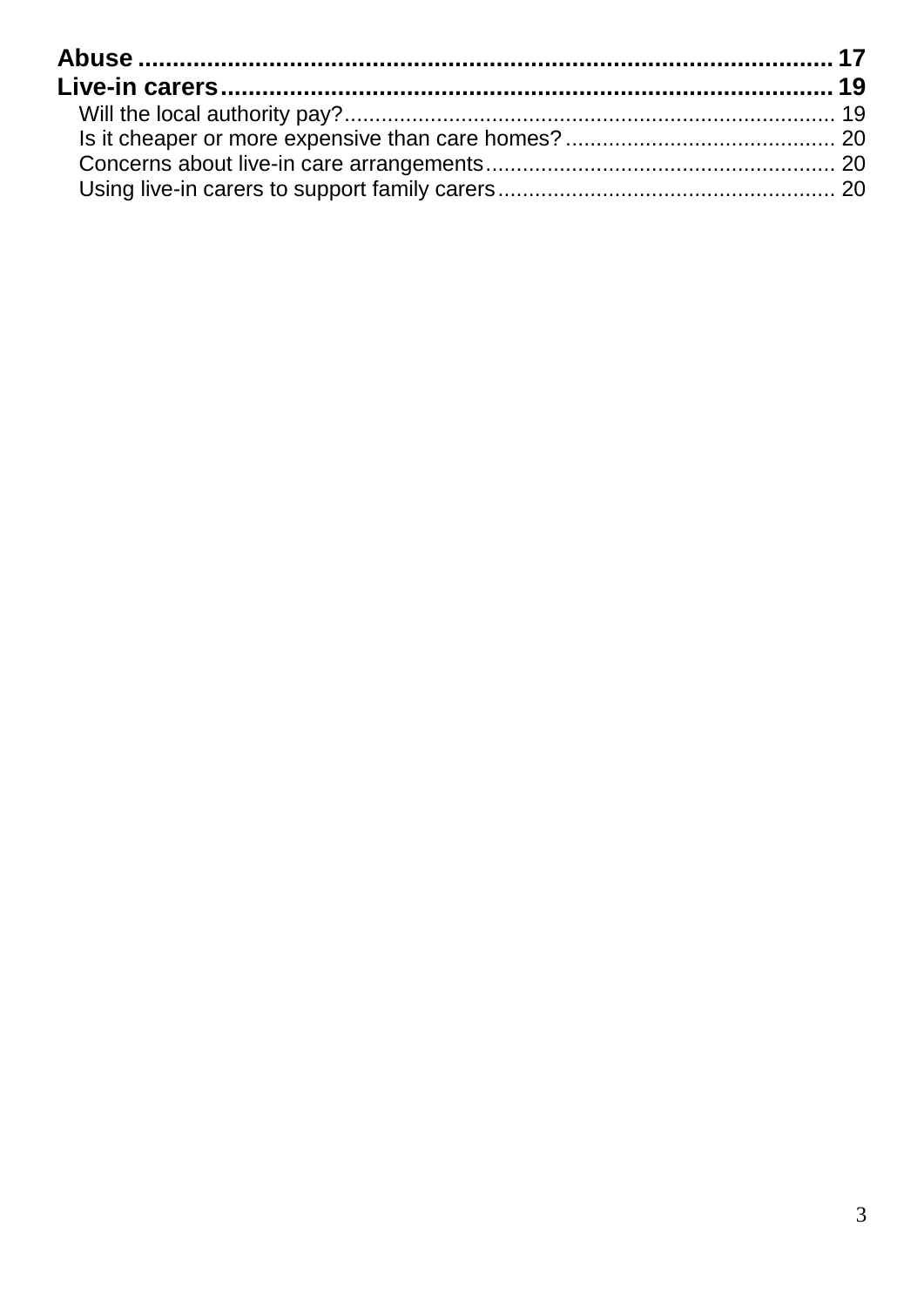## **Information and advice**

#### **Age UK Sevenoaks & Tonbridge**

Free information and advice, help filling in forms and counselling. Old Meeting House, 5 St John's Rd, Sevenoaks TN13 3LR Tel: 01732 454108 Email:

[office@ageuksevenoaksandtonbridge.org.uk](mailto:office@ageuksevenoaksandtonbridge.org.uk)Web: [www.ageuksevenoaksandtonbridge.org.uk](http://www.ageuksevenoaksandtonbridge.org.uk/) We can help you at our office or we may be able to visit you, help you over the phone or arrange for DWP to visit you.

#### **Citizens' Advice**

Help filling in forms and representing your views. Also help with unfair care home contracts and making complaints. Free phone advice Monday-Friday 9am-5pm. Some office appointments may be possible.

- Sevenoaks, Swanley, New Ash Green and Otford Tel: 0808 278 7810
- Edenbridge and Westerham Tel: 0808 278 7962

#### **Independent Age**

6 Avonmore Rd, London W14 8RL Tel: 0800 319 6789, 020 7605 4200 Email: [advice@independentage.org](mailto:advice@independentage.org) Web: [www.independentage.org](http://www.independentage.org/) Free telephone and email service offering advice on care.

#### **INVOLVE**

Advocacy and help representing your views. Tel: 03000 810005

#### **RARA (Residents' and Relatives' Association)**

1 The Ivories, 6-18 Northampton St, London N1 2HY Helpline: 020 7359 8136 Email: info@relres.org Web: www.relres.org

Information and support for families and friends having to help their loved ones move into a care home. They can also advise if you have concerns about care in a care home

#### **The Advocacy People (formerly SEAP)**

Advocacy and help representing your views. PO Box 375, Hastings TN34 9HU Tel: 0330 440 9000 Email: [info@theadvocacypeople.co.uk](mailto:info@theadvocacypeople.co.uk) Web: [www.theadvocacypeople.co.uk](http://www.theadvocacypeople.co.uk/) May be able to do home visits.

# <span id="page-3-0"></span>**What type of care home?**

There are two types of care home – residential homes and nursing homes. All homes provide residential care but nursing homes also provide additional help to people who need a high level of physical care. If a person goes into a residential home but their needs increase then they may have to move at a later date into a nursing home. Therefore if you are looking for residential care only then you may wish to look at both residential and nursing homes as both will provide residential care. Some residential and nursing homes can look after people with dementia but not all. You can check whether they are registered with the Care Quality Commission to look after people with dementia by looking at their website at:

[www.cqc.org.uk](http://www.cqc.org.uk/)

# <span id="page-3-1"></span>**Finding and choosing care homes – what to look for**

Age UK produce publications on finding care homes. You can get these from Age UK on 0800 169 6565 or by visiting www.ageuk.org.uk/home-and-care/care-homes/finding-a-care-home/ Our website also includes a short video on how to find a good care home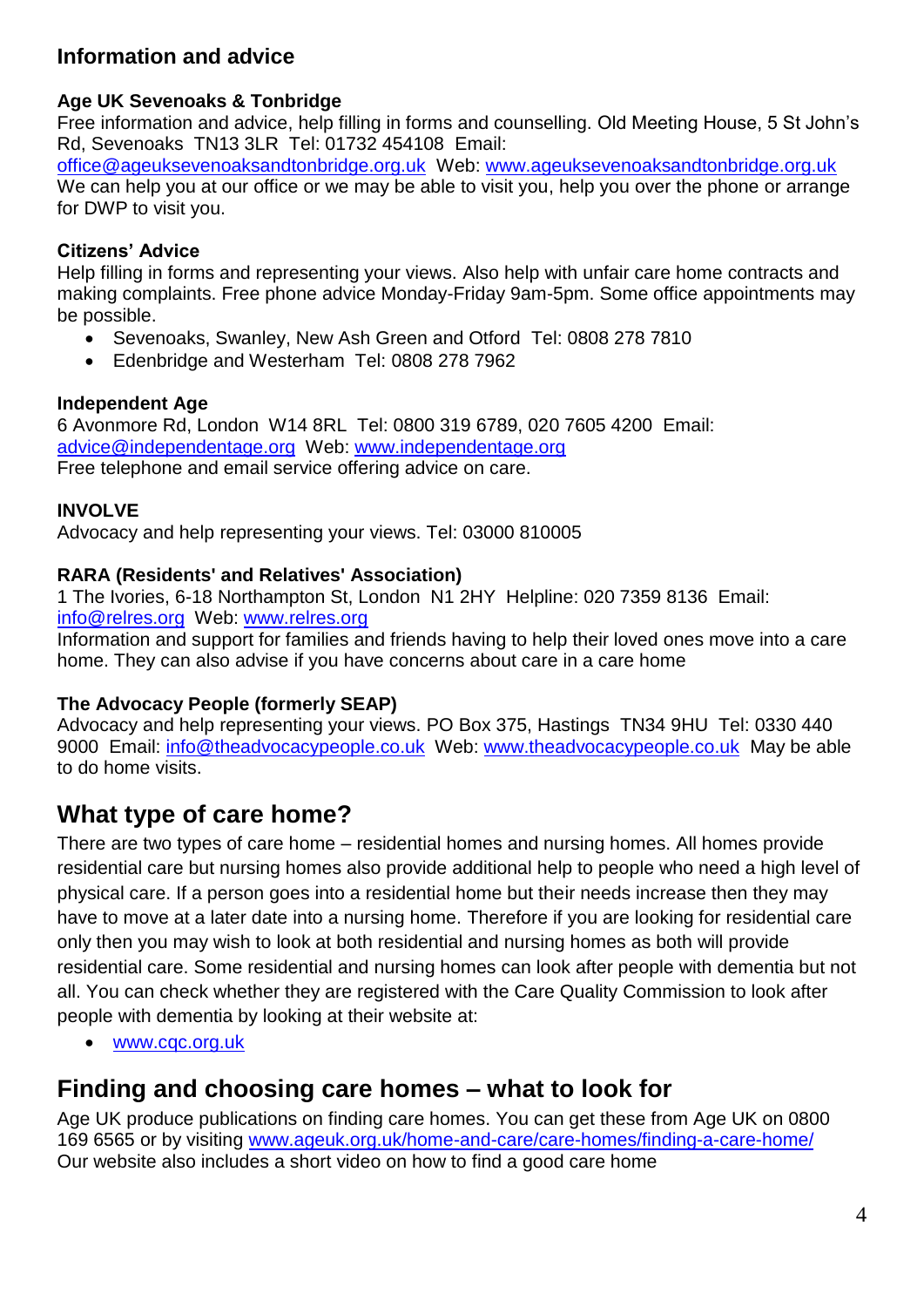You can also get a free advice guide to Choosing a Care Home from Independent Age on 0800 319 6789 [www.independentage.org](http://www.independentage.org/)

Things to think about first

- Think about your future needs. For example, a large care home may offer more activities now but a smaller care home may offer a more homely environment later. You might just need residential care now but you might need nursing care as well later. If you have mild dementia it might become more severe.
- Make sure the location is convenient for your family if they are more likely to visit regularly than occasional visits from friends.
- Are you looking just for a residential home or are you looking for one that offers nursing care as well? If you need dementia support, make sure the care home can offer it.
- Plan ahead if possible as care home availability can vary.
- If you are self-funding, make sure you will be able to stay at the care home you choose by getting some advice on care home fees.

There are many websites where you can search for local care homes. Here are some examples:

- www.carehome.co.uk
- [www.carechoices.co.uk](http://www.carechoices.co.uk/)
- www.housingcare.org

All of these websites will also show the latest report on the quality of care provided by the Care Quality Commission which is the government regulator: [www.cqc.org.uk](http://www.cqc.org.uk/)

If possible, make a list of about 20-30 homes that might be suitable. Ring them to discuss availability, fees and any other requirements. Make a shortlist of about half a dozen and visit them. Arrange to meet the manager and have a list of questions that you want to ask about the accommodation, food, activities, outside areas and fees. If you are going to be the resident, a good way to meet other residents is to arrange to have lunch there when you visit or at least to visit at lunchtime when you can see how the residents and staff interact. Make notes on each one so that you can remember. Ask if it's OK to take photos of the home (but not residents). Check the reality matches the brochure, read the contract and consider speaking to your solicitor or care home fees advisor before signing anything.

If you are not sure if a care home is the best option or if you should consider other options such as sheltered housing then you could contact the Elderly Accommodation Counsel. This is a charity which advises older people and their families on housing options. You can phone them on 0800 377 7070 and leave a message requesting a callback from an advisor Email: info@firststopcareadvice.org.uk Web: www.housingcare.org

If you wish to live with like-minded individuals, some organisations run specialist care homes. For example, the Royal British Legion run care homes for veterans, reservists and their families. Tel: 0808 802 8080 Web: www.rbl.org.uk

Please note that there are often waiting lists for care homes

# <span id="page-4-0"></span>**Getting a helping hand finding and choosing a care home**

Nothing beats visiting care homes to choose one; Age UK and many other organisations offer free information on finding care homes as well as checklists of things to look out for when visiting and trying to make a decision.

If you are going to be local authority funded, Social Services will help you to find a care home. However doing your own research as well may give you more choice.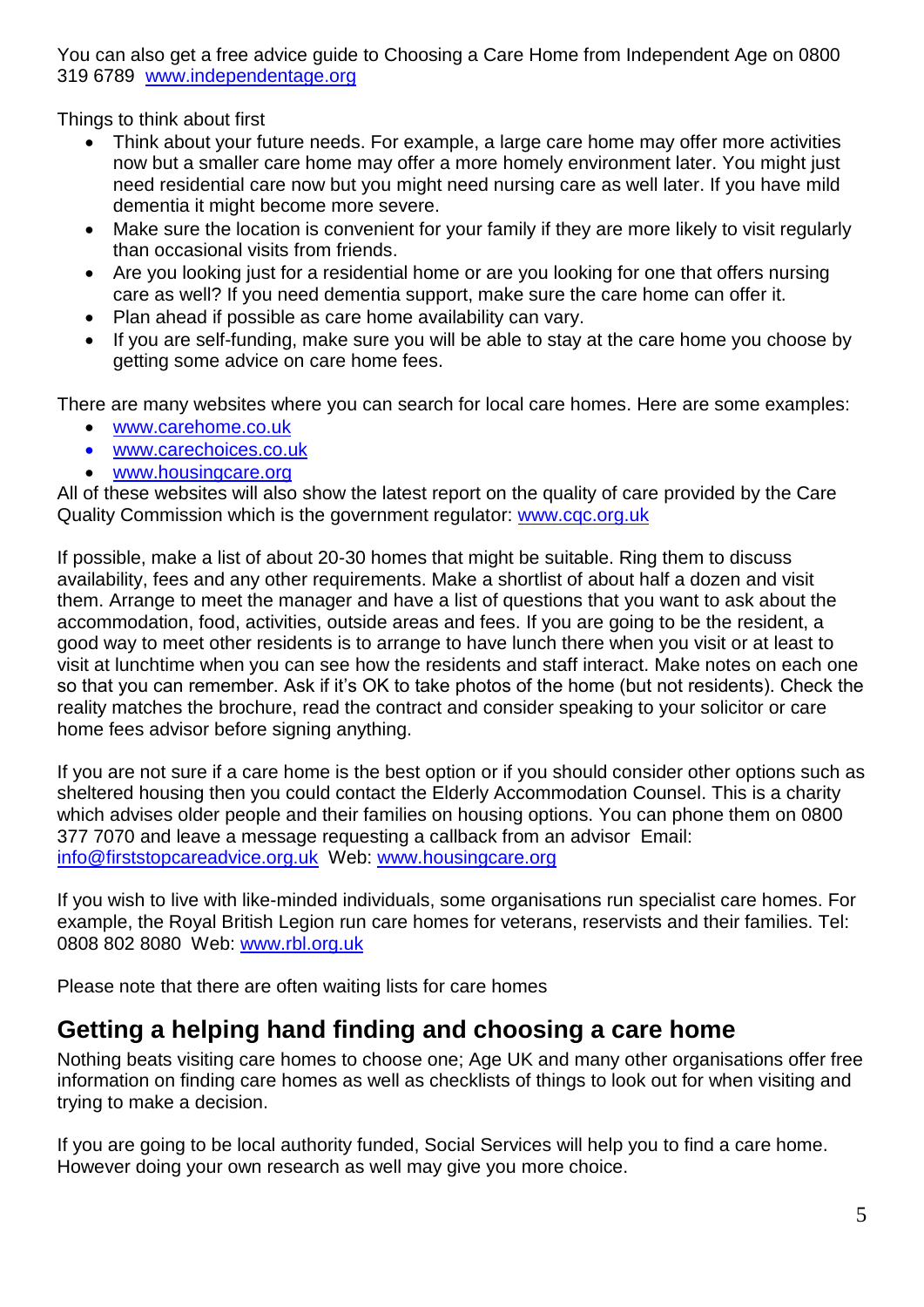Chosen with Care is a company based in Tunbridge Wells offering a Care Home Advice Line for anyone regardless of whether you are self-funding or local authority funded. You can ring them Monday to Saturday and their advisor will give you free advice on what to do to find the best care home. They will check your needs and post or email a Care Summary to you alongwith an Action Plan giving you a step-by-step guide on how to find a care home. You can ring them on 01892 300530 and ask for Debbie or Martha. Alternatively you can email them at [info@chosenwithcare.co.uk](mailto:info@chosenwithcare.co.uk)

If you are unable to research care homes yourself then Chosen with Care can offer you further help if you are self-funding. They charge £65 per hour and will send you a Care Home Report listing approximately six homes that match your needs including location, type of care (residential or nursing), price and availability. They are not paid a referral fee by the homes. This service is particularly helpful if you don't have anybody else to help you. If you are unable to visit homes and need support then Chosen with Care can escort you and advise you on the homes.

Those who do have family who are able or willing to do the organising may prefer to do it themselves.

Other private consultants offering a similar service are:

- My Care My Home. Tel: 0800 731 8470 Web: [www.mycaremyhome.co.uk](http://www.mycaremyhome.co.uk/)
- Salvere Direct. Leyland House, Lancashire Business Park, Centurion Way, Leyland PR26 6TY Tel: 01772 535683. Email: [contactus@salvere.co.uk](mailto:contactus@salvere.co.uk) Web: [www.salveredirect.com](http://www.salveredirect.com/)

# <span id="page-5-0"></span>**How is the care home rated?**

Most care homes are privately-run. Rockdale residential home and Gloucester House nursing home are run by charities. The Care Quality Commission is responsible for the registration and inspection of all care homes. If you want to read the inspection report on any care home, you can find their latest report on the Care Quality Commission website: [www.cqc.org.uk](http://www.cqc.org.uk/)

The ratings are Outstanding, Good, Requires Improvement, Inadequate and Suspended. Please note that the ratings in this list are correct at the time of writing but you can check if the ratings have changed by looking at the latest report on the Care Quality Commission website

# <span id="page-5-1"></span>**Residential homes in Sevenoaks area (residential care only)**

## <span id="page-5-2"></span>**Bessels Green**

#### **Rivermere Retirement & Care Home**

64-70 Westerham Rd, Bessels Green TN13 2PZ Tel: 01732 748400, 492025 Email: [enquiries.rivermere@averyhealthcare.co.uk](mailto:enquiries.rivermere@averyhealthcare.co.uk) Web: www.averyhealthcare.co.uk

Anyone over 55 including people with dementia, mental health issues, Parkinson's, sensory impairment, stroke or visual impairment. Separate dementia care unit. 80 single rooms, 11 shared rooms. All rooms are ensuite. Palliative care, respite care, convalescent care, trial visits and physiotherapy available. Manager Rachael Adams. Owned by Welltower. Run by Willowbrook Healthcare trading as Avery Healthcare. Last inspected January 2021. Rated as Good.

## <span id="page-5-3"></span>**Chipstead**

#### **Chipstead Lake care home for physical disabilities**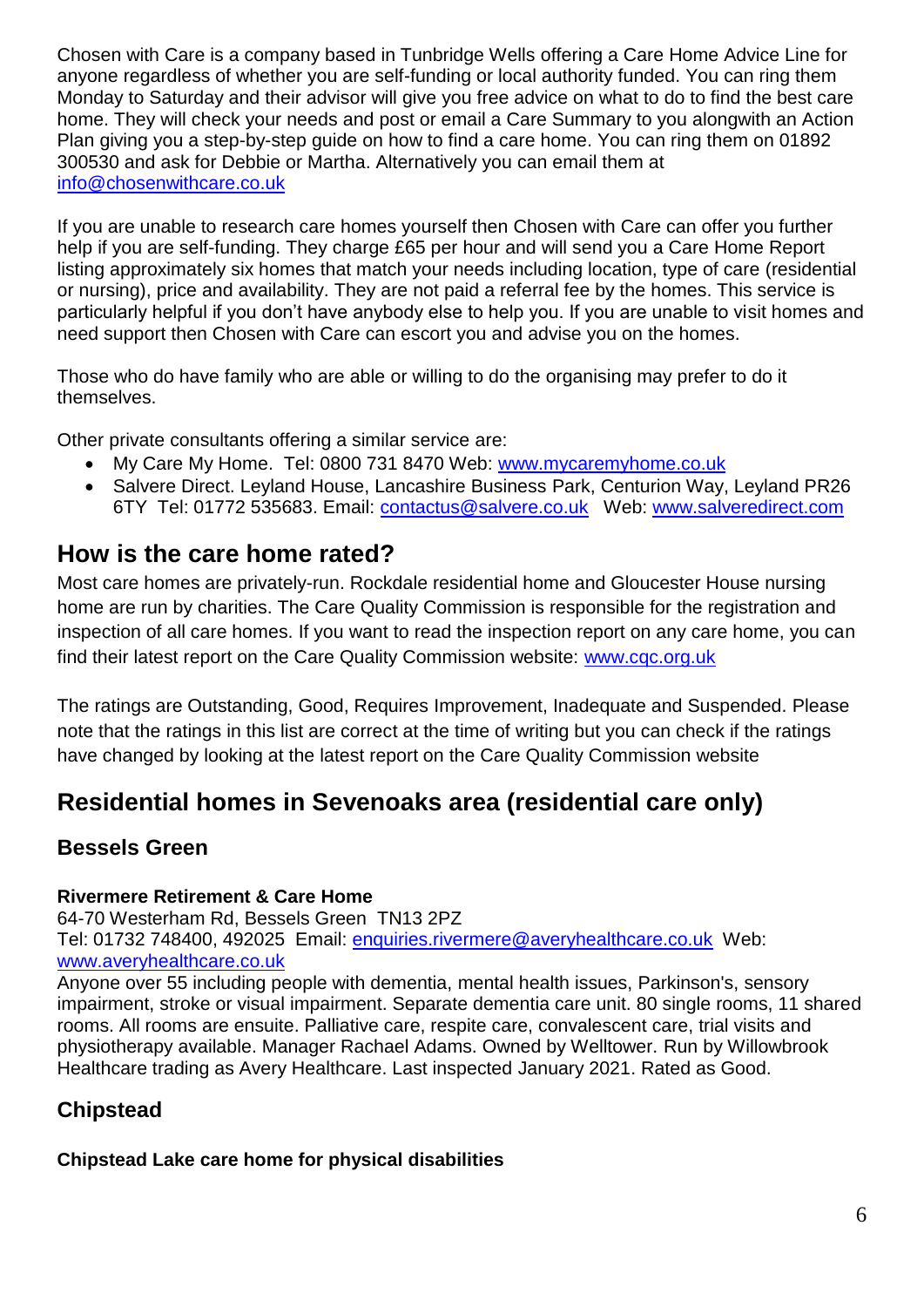Chevening Rd, Chipstead TN13 2SD Tel: 01732 459510 Email: referrals@leonardcheshire.org Web: www.leonardcheshire.org

Anyone over 18 including people with cerebral palsy, head/brain injuries, Huntington's disease, motor neurone disease, multiple sclerosis, muscular dystrophy, Parkinson's, spina bifida/hydrocephalus, stroke or visual impairment. Not specifically for older people. 24 single rooms. 11 rooms are ensuite. Day care and physiotherapy available. Manager Kevin Parkes. Run by Leonard Cheshire (not-for-profit). Last inspected February 2021. Rated as Good

## <span id="page-6-0"></span>**Edenbridge**

#### **Edenbridge Manor**

Mont St Aignan Way, Edenbridge TN8 5FA Tel: 01732 492297 Anyone with dementia, physical disabilities or sensory impairment. 85 beds. Run by Avery Healthcare. Not inspected yet.

#### **Falconer's Court**

High St, Edenbridge TN8 5NW Tel: 01732 866407 Email: [enquiries@aspens.org.uk](mailto:enquiries@aspens.org.uk) Web: [www.aspens.org.uk](http://www.aspens.org.uk/)

Anyone with dementia, learning disabilities, mental health conditions, physical disabilities or sensory impairment. 7 single rooms. Manager Stephen Shepherd. Run by Aspen's Charities Ltd (not-for-profit). Last inspected August 2018. Rated as Good.

#### **Phillippines Close**

1 Phillippines Close, Hever Rd, Edenbridge TN8 5GN Tel: 01732 782700 Web: www.hft.org.uk Anyone 18-65 including people with learning disabilities or sensory impairment; will sometimes take older people. 16 single rooms. All rooms are ensuite. Manager Traver Manga. Run by HF Trust Ltd (not-for-profit). Last inspected May 2021. Rated as Requires Improvement. Awaiting next inspection.

#### **Stanholm Residential Care Home for the Elderly**

Mill Hill, Edenbridge TN8 5DB

Tel: 01732 863748 Email: [stanholm@uwclub.net](mailto:stanholm@uwclub.net)

Anyone over 65 possibly including people with dementia. 18 single rooms, 4 shared rooms. 8 rooms are ensuite. Day care, respite care and physiotherapy available. Fees from £351-735 per week. May not have much in the way of social activities. Manager Karen Chuter. Run by Anexas Care Ltd. Last inspected March 2021. Rated as Good.

## <span id="page-6-1"></span>**Farningham**

#### **Charton Manor**

Gorse Hill, Farningham DA4 0JT Tel: 01322 863116 Last inspected July 2019. Rated as Requires Improvement. Awaiting next inspection.

## <span id="page-6-2"></span>**Longfield and Hartley**

#### **Bramblings Residential Home**

Bramblefield Close, Longfield DA3 7PE

Tel: 01474 702332 Email: [enquiries@bramblings-care.com](mailto:enquiries@bramblings-care.com) Web: [www.bramblings-care.com](http://www.bramblings-care.com/) 42 single rooms. 24 rooms are ensuite. Fees from £700-770 per week. Manager Jenn Bard. Run by Bramblings (Kent) Ltd. Last inspected June 2019. Rated as Requires Improvement. Awaiting next inspection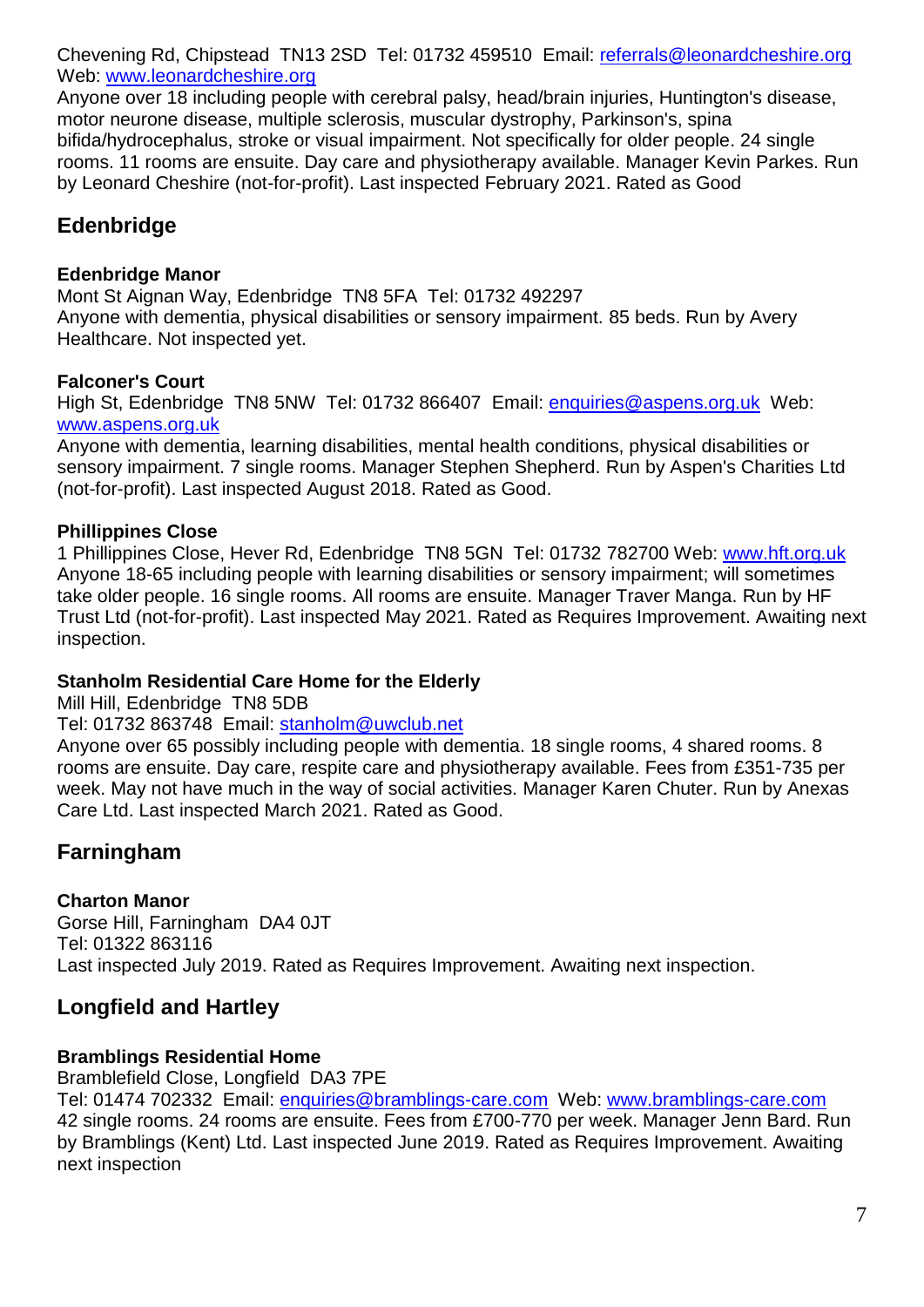#### **Fairby Grange** Ash Rd, Hartley DA3 8ER Tel: 01474 702223 Web: [www.fairbygrange.co.uk](http://www.fairbygrange.co.uk/)

Anyone over 65 including people with dementia and mental health conditions. 27 single rooms. 8 rooms are ensuite. Palliative care, respite care and convalescent care available. Manager Karen Cooper. Owned by Gaynor & Debbie Reeve. Last inspected December 2019. Rated as Requires Improvement. Awaiting next inspection.

#### **Old Downs Dementia Residential Care Home**

Castle Hill, Hartley DA3 7BH

Tel: 01474 702146 Email: [the.old.downs@nellsar.com](mailto:the.old.downs@nellsar.com) Web: [www.nellsar.com](http://www.nellsar.com/)

Anyone over 65 including people with dementia or Parkinson's. 41 single rooms. 8 rooms are ensuite. Palliative care, day care and respite care available. Manager Caroline Cheeseman. Run by Nellsar Care Homes Ltd. Last inspected August 2017. Rated as Good

## <span id="page-7-0"></span>**Sevenoaks**

#### **Alpine Care Home**

10 Bradbourne Park Rd, Sevenoaks TN13 3LH Tel: 01732 455537

Email: manager[.alpine@regalcarehomes.com](mailto:alpine@regalcarehomes.com)

Anyone over 60 including people with dementia, physical disabilities or sensory impairment. 28 single rooms, 1 shared room. 3 rooms are ensuite. Fees from £650-1000 per week. Palliative care, day care, respite care and convalescent care available. Manager Kim Jones. Run by Regal Care Trading Ltd. Last inspected May 2021. Rated as Good. You need to check if they still have plans to knock down care home and replace it with retirement flats.

#### **Emily Jackson Close (this is not the same as Emily Jackson House care home next door)**

1-3 Emily Jackson Close, off Eardley Rd, Sevenoaks TN13 1XH Tel: 01732 465987 Email: [info@avenuesgroup.org.uk](mailto:info@avenuesgroup.org.uk)

Anyone between 45 and 90 including people with challenging behaviour, epilepsy or learning disabilities; not specifically for older people. 18 single rooms. No rooms are ensuite. Physiotherapy available. Manager Jackie Muthee. Run by the Avenues Trust (not-for-profit). Last inspected September 2017. Rated as Good

#### **Rockdale House**

Rockdale Rd, Sevenoaks TN13 1JT Tel: 01732 454763

Email: [jo-ann.davis@rockdale.org.uk](mailto:jo-ann.davis@rockdale.org.uk) Web: [www.rockdale.org.uk](http://www.rockdale.org.uk/)

Older people including people with hearing impairment, Parkinson's, speech impairment, stroke or visual impairment. 48 rooms, 2 respite rooms. 49 rooms are ensuite; the other one has its own bathroom. Fees from £860 per week. Will also take people supported by local authorities. Short stay, respite care and trial visits available. Manager Jo-Ann Davis. Run by Rockdale Housing Association Ltd. Last inspected February 2021. Rated as Good

## <span id="page-7-1"></span>**Westerham**

## **Westerham Place Residential Care Home**

Quebec Square, Westerham TN16 1TD Tel: 01959 565805 Email: [enquiries@wrenretirement.co.uk](mailto:enquiries@wrenretirement.co.uk) Web[:www.westerhamplace.co.uk](http://www.westerhamplace.co.uk/)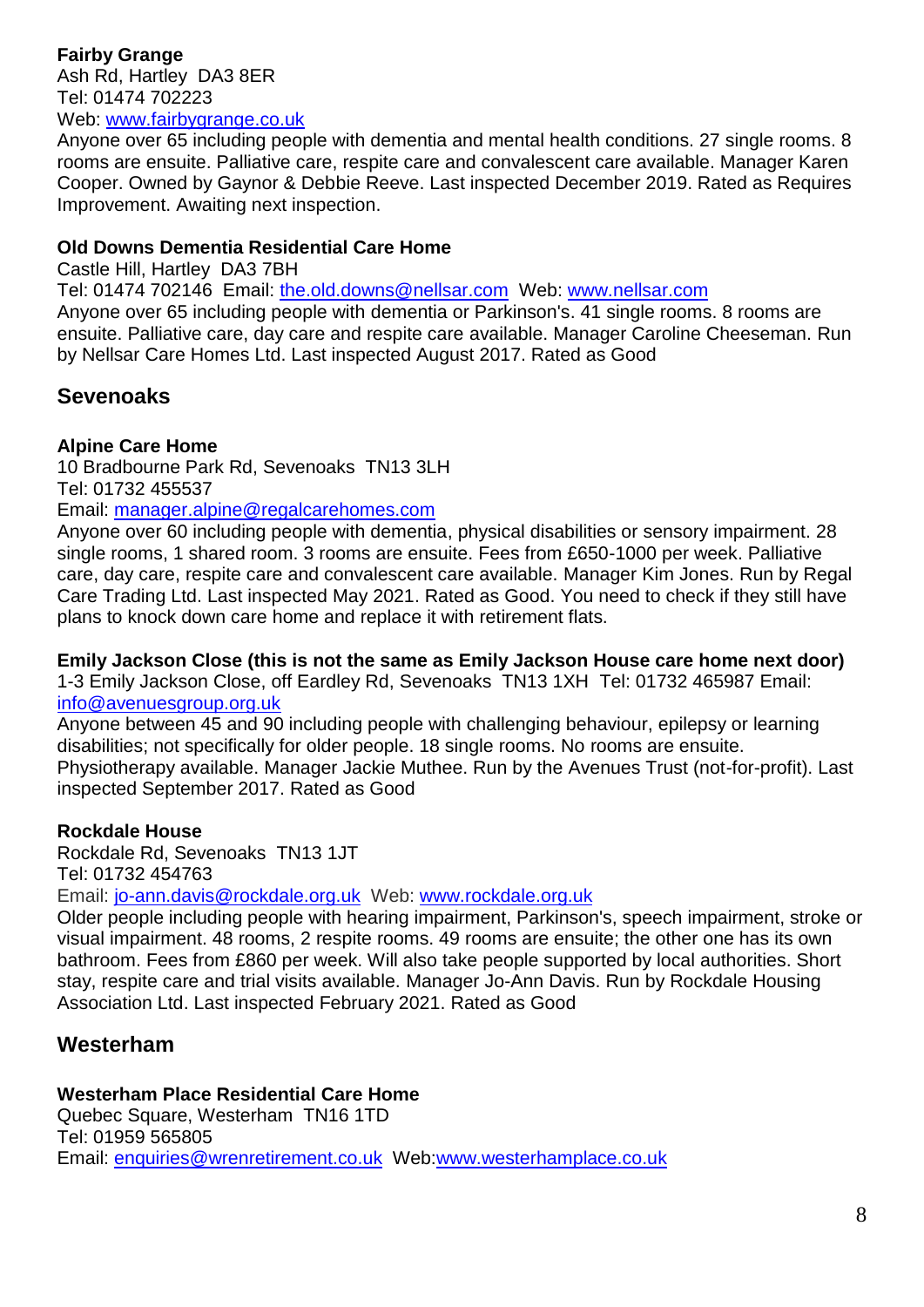Anyone over 65 including people with dementia and mild confusion. 31 single rooms, 1 shared room. All rooms are ensuite. Fees from £1200-1400 per week. Respite care, post-operative care and physiotherapy available. Manager Claire Davies. Run by Yewcare Ltd trading as Wren Retirement Living Ltd. Last inspected December 2017. Rated as Good

# <span id="page-8-0"></span>**Nursing homes in Sevenoaks area (residential & nursing care)**

## <span id="page-8-1"></span>**Ash and Hodsoll Street**

#### **Holywell Park**

Hodsoll Street near Ash-cum-Ridley TN15 7LE Tel: 01732 822215 Email: [admin@holywellpark.com](mailto:admin@holywellpark.com) Web: [www.holywellpark.com](http://www.holywellpark.com/)

Anyone over 65 including people with cancer, cerebral palsy, hearing impairment, multiple sclerosis, muscular dystrophy, Parkinson's, stroke or visual impairment. 50 single rooms, 5 shared rooms. 50 rooms are ensuite. Fees from £410 per week. Palliative care, respite care, convalescent care, trial visits and physiotherapy available. Will also take people supported by local authorities. Manager Jane Cleverley. Run by Holywell Park Ltd. Last inspected December 2020. Rated as Good.

## <span id="page-8-2"></span>**Badgers Mount**

#### **Nesbit House Care Home**

Orpington Bypass, Badgers Mount TN14 7AG Tel: 01959 580220, 581350 Email: [enquiries@hamberleycarehomes.co.uk](mailto:enquiries@hamberleycarehomes.co.uk) Web: [www.hamberleycarehomes.co.uk](http://www.hamberleycarehomes.co.uk/) Older people including people with dementia. Number of rooms ? All rooms are ensuite. Respite care available. Run by Hamberley Care Homes. Last inspected June 2021. Rated as Good.

## <span id="page-8-3"></span>**Fordcombe**

#### **Ashurst Park Care Home**

Fordcombe Rd, Fordcombe TN3 0RD Tel: 01892 709000

Email: [ashurst.park@fshe.co.uk](mailto:ashurst.park@fshe.co.uk) Web: [www.fshc.co.uk](http://www.fshc.co.uk/)

Anyone over 18 including people with dementia, hearing impairment, physical disabilities, speech impairment or visual impairment. 47 single rooms, 3 shared rooms. 29 rooms are ensuite. Fees from £900 per week. Palliative care and respite care available. Manager Robert Dura-May. Run by Bondcare (London) Ltd. Last inspected September 2019. Rated as Good.

## <span id="page-8-4"></span>**Horton Kirby**

#### **Eglantine Villa Care Home**

Eglantine Lane, Horton Kirby near Dartford DA4 9JL

Tel: 01322 863019, 862126, 517530

Anyone over 65 including people with dementia, Parkinson's or stroke. 51 single rooms. All rooms are ensuite. Palliative care, respite care, convalescent care and physiotherapy available. Manager Amabele Cheng. Run by BUPA Care Homes (CFC Homes) Ltd. Last inspected September 2019. Rated as Outstanding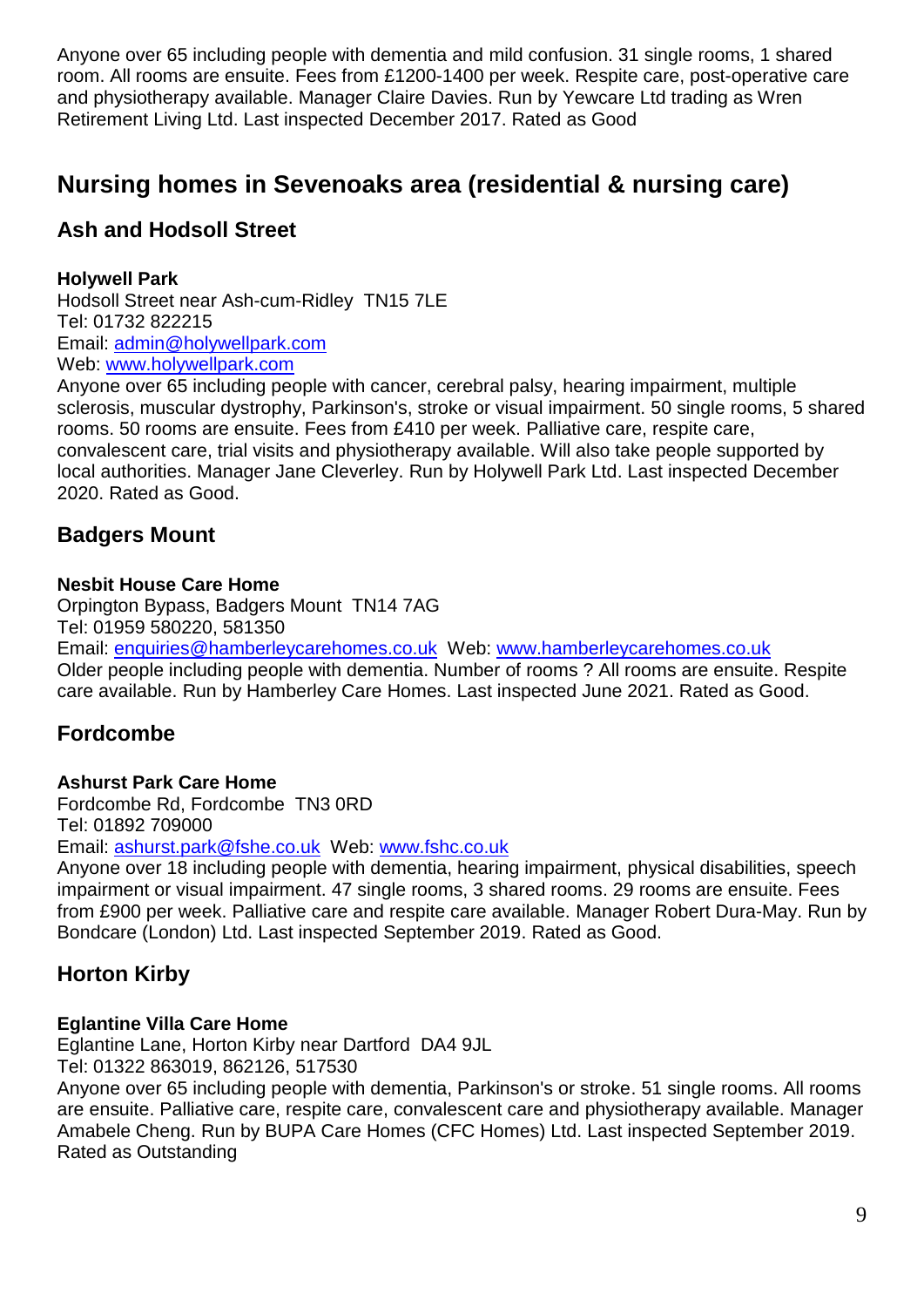## <span id="page-9-0"></span>**Longfield and Hartley**

#### **Russell Court Nursing Home**

Russell Square, Longfield DA3 7RY Tel: 01474 708151 41 single rooms. All rooms are ensuite. Respite care available. Manager Rachel Caveney. Run by Russell Court Ltd. Last inspected February 2021. Rated as Good

#### <span id="page-9-1"></span>**Seal**

#### **Lavender Fields**

High St, Seal TN15 0AE Tel: 01732 755630 Web: [www.greensleeves.org.uk](http://www.greensleeves.org.uk/) Anyone over 65 including people with dementia, physical disabilities and sensory impairment. Separate dementia care unit with support from a Dementia UK Admiral Nurse. 75 single rooms. All rooms are ensuite. Opening in stages but priority may be given initially to temporarily rehousing residents from one of their other homes while it is being refurbished. Fees from £1200-1400 per week. Palliative care, respite care, convalescent care and physiotherapy available. Manager Karen Cooper. Run by Greensleeves Care (not-for-profit charitable trust). Last inspected April 2021. Rated as Good.

## <span id="page-9-2"></span>**Sevenoaks**

#### **Emily Jackson House Care Home**

Emily Jackson Close, off Eardley Rd, Sevenoaks TN13 1XH Tel: 01732 743824, 386522, 622687

Email: [emilyjackson@barchester.com](mailto:emilyjackson@barchester.com) Web: [www.barchester.com](http://www.barchester.com/)

Anyone over 65 including people with cancer, dementia, epilepsy, hearing impairment, motor neurone disease, multiple sclerosis, muscular dystrophy, orthopaedic conditions, Parkinson's, speech impairment, stroke or visual impairment. Separate dementia care unit. 60 single rooms. 54 rooms are ensuite. Fees from £1470 per week. Palliative care, respite care, convalescent care and physiotherapy available. Manager Amabele Cheng. Run by Barchester Healthcare Homes Ltd. Last inspected December 2018. Rated as Good

#### **Gloucester House**

Lansdowne Rd, Sevenoaks TN13 3XU

Tel: 01732 741488

Email: [gloucester@greensleeves.org.uk](mailto:gloucester@greensleeves.org.uk) Web: [www.greensleeves.org.uk](http://www.greensleeves.org.uk/)

Anyone over 65 including people with dementia, physical disabilities or sensory impairment. 4 separate wings offering residential care, nursing care and dementia care. 54 single rooms. 48 rooms are ensuite. Will also take people supported by local authorities or NHS Continuing Healthcare. Respite care, convalescent care and trial visits available. Physiotherapy includes 2 exercise classes a week, use of an exercise machine and training for carers so that they can help residents with exercise. There is no physiotherapy room but all exercise takes place in communal areas to involve and encourage everyone to take part. Manager Sally Rochester. Run by Greensleeves Care Homes Trust (not-for-profit charitable trust). Last inspected November 2020. Rated as Good

#### **Kippingtons Nursing Home**

Grange Rd, off Oak Lane, Sevenoaks TN13 2PG Tel: 01732 451829, 0808 223 5517/5356 Email: [kippington@caringhomes.org](mailto:kippington@caringhomes.org) [carechoices@caringhomes.org](mailto:carechoices@caringhomes.org) Web: [www.caringhomes.org](http://www.caringhomes.org/)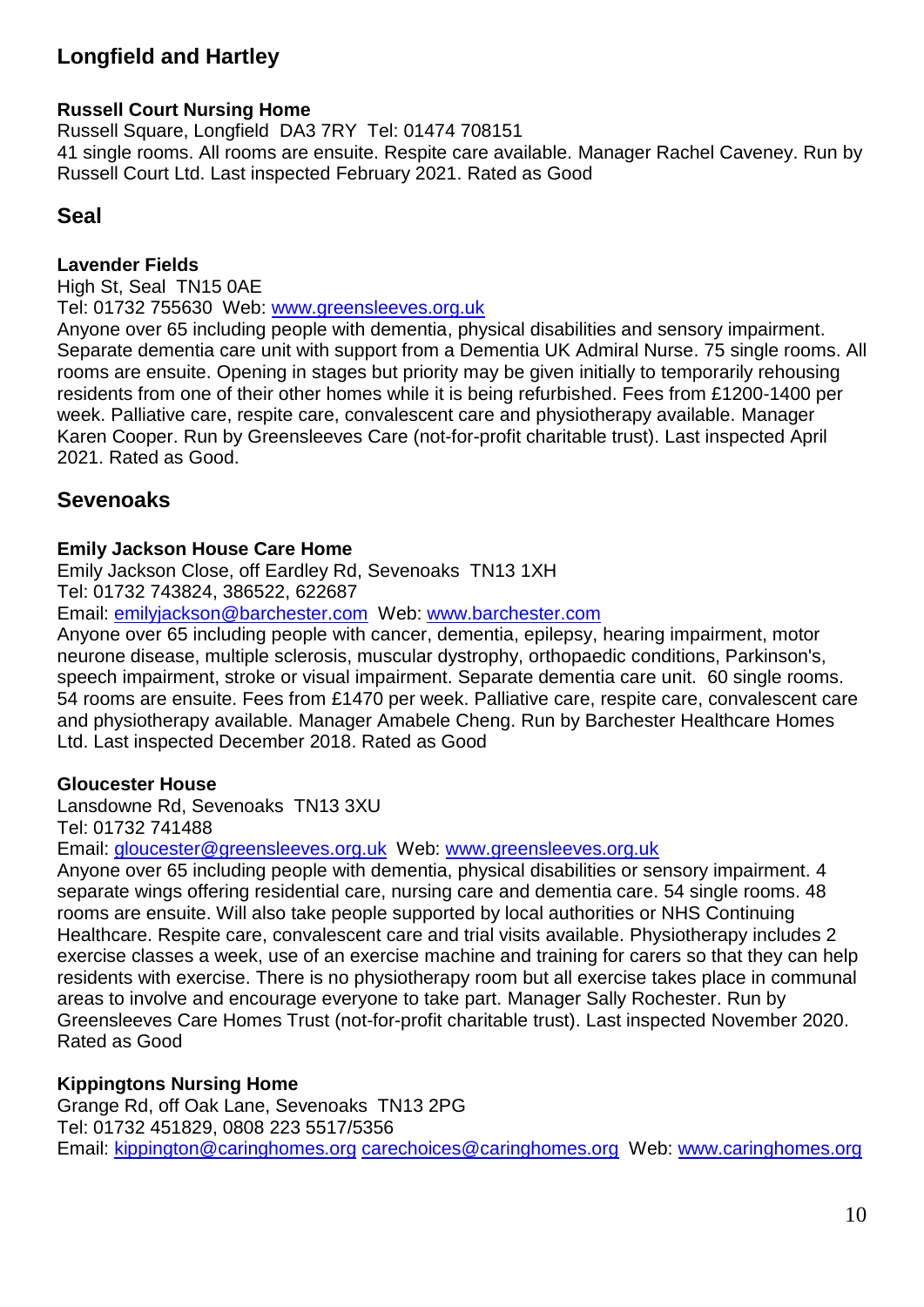Anyone over 65 including people with cancer, cerebral palsy, colitis/Crohn's disease, dementia, drug dependency, epilepsy, head/brain injuries, hearing impairment, Huntington's disease, learning disabilities, motor neurone disease, multiple sclerosis, muscular dystrophy, neuropathy, orthopaedic conditions, Parkinson's, Prader-Willi syndrome, speech impairment, spina bifida/hydrocephalus, stroke or visual impairment. 55 single rooms. 49 rooms are ensuite. Fees from £900 - £1100 per week. Will also take people supported by local authorities or NHS Continuing Healthcare. Palliative care, day care, respite care, convalescent care, trial visits and physiotherapy available. Manager Edwin Cabagui. Run by Caring Homes Healthcare Group Ltd. Last inspected March 2021. Rated as Good

#### **Weald Heights**

Bourchier Close, Sevenoaks TN13 1PD Tel: 0333 321 8295, 01732 747700, 809262 Email: [amelia.moore2@careuk.com](mailto:amelia.moore2@careuk.com) Web: [www.careuk.com](http://www.careuk.com/)

Anyone over 65 including people with dementia, Parkinson's or stroke. 80 single rooms. All rooms are ensuite. Cinema, café and lounge areas. Fees from £1465 per week. Will take residents partfunded by Social Services but only on condition that the family pay a 3<sup>rd</sup> party top-up fee. Palliative care, respite care and convalescent care available. Manager Maria Covington. Run by Care UK Nursing & Residential Care Services Ltd. Last inspected April 2021. Rated as Good.

## <span id="page-10-0"></span>**Swanley and Hextable**

#### **Emerson Grange Care Home**

Rowhill Rd, Hextable BR8 7FP Tel: 01322 771799 Email: emersonpark.haa2@cinnamoncc.com Web: www.cinnamoncc.com

Anyone over 60 including people with dementia, physical disabilities and sensory impairment. Separate dementia care unit. 85 single rooms. All rooms are ensuite. Palliative care, respite care and convalescent care available. Manager Paul Hart. Run by Cinnamon Care Collection Ltd. Last inspected August 2019. Rated as Good

## <span id="page-10-1"></span>**West Kingsdown**

#### **Manordene**

Forge Lane, West Kingsdown TN15 6JD Tel: 01474 855519

Email: [info@manordene.co.uk](mailto:info@manordene.co.uk)

Anyone including people with dementia or physical disabilities. 20 single rooms, 1 shared room. 16 rooms are ensuite. Manager Amanda Clampin. Run by Manorville Care Homes Ltd. Last inspected November 2020. Rated as Good.

# <span id="page-10-2"></span>**Getting other people to pay for care**

## <span id="page-10-3"></span>**Who pays if you are only staying temporarily in a care home?**

- If you have been in hospital (or had a fall) and are sent to a care home temporarily for rehabilitation or therapy, the NHS may pay for up to 6 weeks
- If you have gone into a care home for a break (respite care) then you will be expected to pay
- If you cannot afford to pay for respite care, contact Turn2Us on 0808 802 2000 Web: www.turn2us.org.uk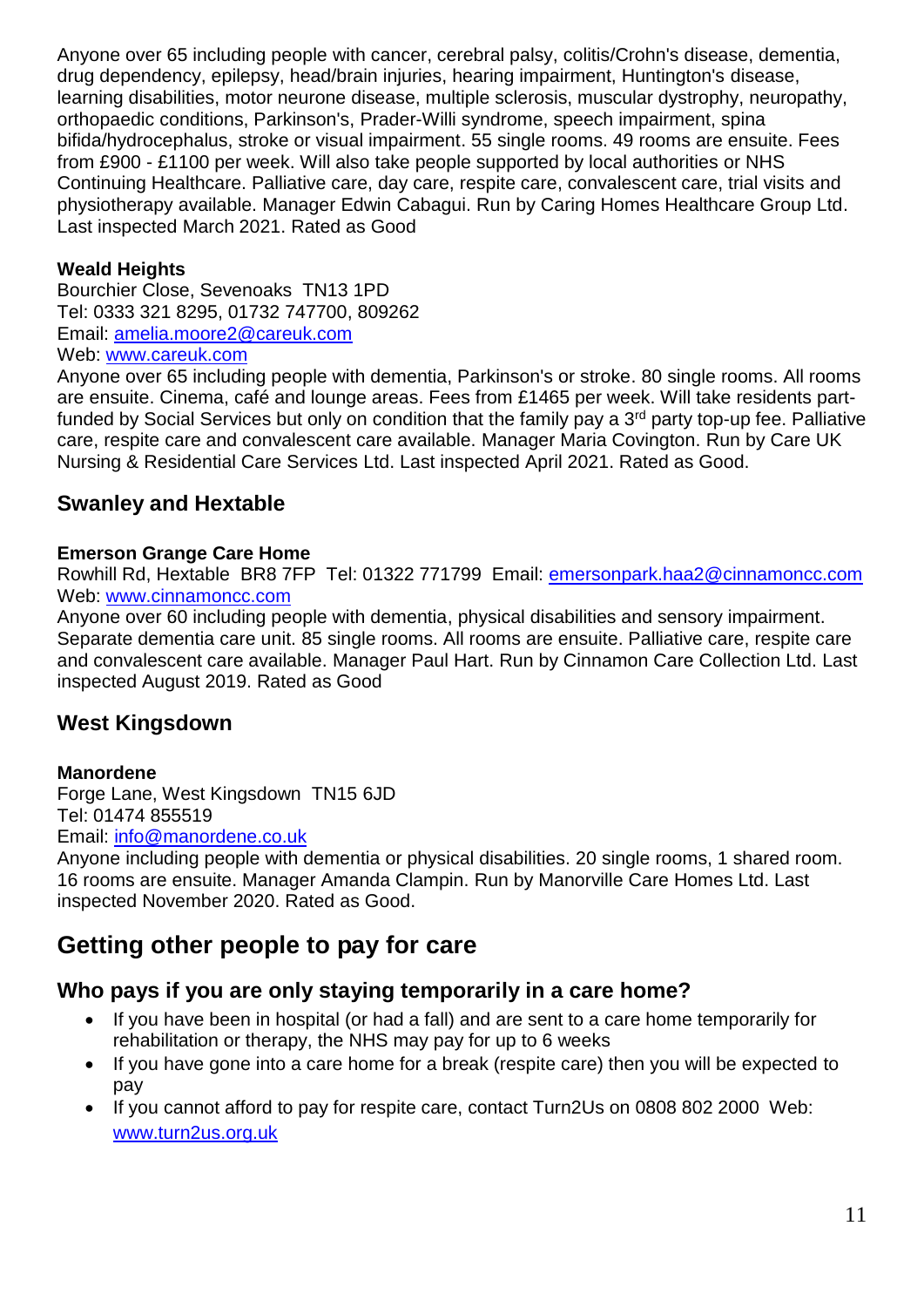## <span id="page-11-0"></span>**Will the local authority pay anything towards the fees?**

Currently if you have more than £23,250 in savings you will be expected to pay all of your fees. If you have less than £23,250 in savings, Kent County Council Social Services will pay a small amount towards your care. If you are moving into a care home, this may be only about £374 per week in a residential home (or about £505 per week in a nursing home). This is subject to full assessment and providing that you meet all their criteria. That means them assessing whether you can manage at home with visits from carers or need to move into a residential or nursing home. It also means them assessing your income and savings to see if they should be making a financial contribution.

If you need financial assistance from Social Services or are likely to ever need financial assistance in future, you should talk to them before choosing a care home and ask them for a free care needs assessment of what support you might need. This will tell you what kind of care they think you need (residential or nursing) and what they would normally pay towards it. You can ring Social Services on 03000 416161. [www.kent.gov.uk/careservices](http://www.kent.gov.uk/careservices)

## <span id="page-11-1"></span>**When does the NHS pay the nursing costs?**

If you are in a nursing home and have relatively straightforward nursing needs then the NHS will also pay a small contribution directly to the care home. This is called NHS-funded Nursing Care and is about £158 per week. You should make sure the nursing home are arranging this.

## <span id="page-11-2"></span>**When does the NHS pay all the care costs?**

In certain circumstances if it is agreed that you have complex nursing needs then you may be eligible to apply for NHS Continuing Healthcare funding where the NHS will pay all your care costs. An example might be if your condition is volatile requiring intensive nursing or the attention of a doctor rather than simply help with washing, dressing and eating. You should be assessed to see if you meet the NHS Continuing Healthcare criteria while you are still in hospital. If you have not been assessed, you can ask the nursing home (or GP or social worker) to arrange an NHS Continuing Healthcare assessment for you. You can find out if you are likely to be eligible by reading an Age UK factsheet on NHS Continuing Healthcare and NHS-funded Nursing Care: <http://www.ageuk.org.uk/publications/health-and-wellbeing-publications/>

or phoning Age UK on 01732 454108 and asking for information on NHS Continuing Healthcare.

If you have had a compulsory stay in hospital for mental health treatment, contact MIND for details of who pays for care afterwards. Tel: 0300 123 3393 Web: www.mind.org.uk

## <span id="page-11-3"></span>**Can the local authority insist on a cheaper care home?**

Sevenoaks is an expensive area with some care homes charging up to £1500 per week so there is a big gap between what Social Services will contribute and what care homes charge. However Social Services will negotiate with care homes to come to an agreement; this may involve the care home charging less or Social Services paying more. Social Services may put you under pressure to move to a care home a long way away such as on the Kent coast; if this is difficult for your family or friends to visit, you need to make this clear and dig your heels in. They are not obliged to accommodate your wishes but they do have to take into account your wellbeing and this includes your family or friends being able to visit.

## <span id="page-11-4"></span>**How does the local authority calculate your income and savings?**

• State pensions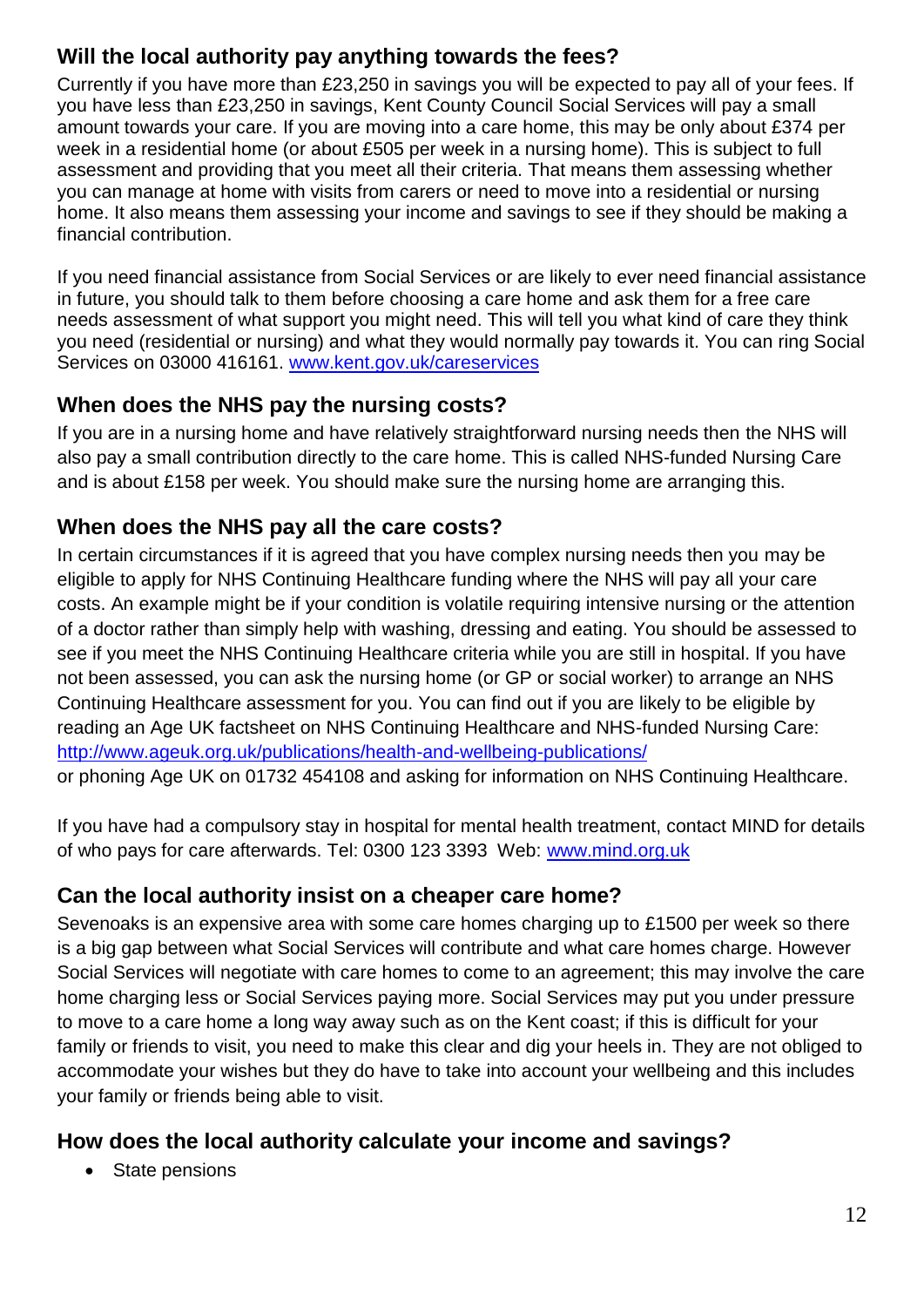- o Your state pension is included
- $\circ$  If you are a couple, your partner's state pension is not included
- Benefits are included
	- o Your disability benefits (such as Attendance Allowance) are normally only included for the first few weeks
	- o After disability benefits stop, they will not be included and your financial assessment will be revised (more information below)
- Pension Credit. Guarantee Credit is included
	- $\circ$  If you are a couple and only one of you is moving into a care home, they will need to recalculate each partner's entitlement to Pension Credit separately now you are no longer going to be living together
	- o If you are still entitled to Pension Credit they will include this
- Private or occupational pensions (or income from a retirement annuities) is included
	- $\circ$  If you have a partner who continues to live at home, they can only take into account half of your private or occupational pensions or your retirement annuities (if you choose to give half of it to your partner)
	- $\circ$  If you have a partner who continues to live at home, they cannot take into account your partner's private or occupational pensions
- Savings
	- $\circ$  If you have between £14,250 and £23,250 in savings, they will treat you as having income of £1 for every £250 of savings between these limits (or part thereof)
	- $\circ$  If you have less than £14,250, your savings are ignored
	- $\circ$  If you are a couple your savings will be divided down the middle unless they clearly only belong to one person. Therefore they can only take 50% of your joint savings into account
	- o If you are not immediately going into a home, it may make sense to set up separate bank accounts if you have a joint account so that your circumstances are clearer
- Your home
	- o If you own your home, the value of your home is included. Normally you will be expected to sell it which will increase your savings
	- $\circ$  If you are a couple, the value of your home cannot be included as long as your partner still lives there. This may also apply if another elderly or disabled relative or a carer or a child lives there and has nowhere else to live

## <span id="page-12-0"></span>**How does the local authority work out who pays what?**

- Once the local authority have added all your weekly income together and taken your savings into account, they subtract £24.90 per week which is your Personal Expenses Allowance. This is "spending money" you are allowed to keep
- If you get Pension Credit Savings Credit, this will be added to the amount you are allowed to keep
- The amount you have to contribute is your income less your Personal Expenses Allowance
- The balance is paid by the local authority providing they agree you are in a suitable care home i.e. it meets your needs, is within their price range and will agree to take you with help from the council. This may require the care home and local authority to negotiate over how much the care home will charge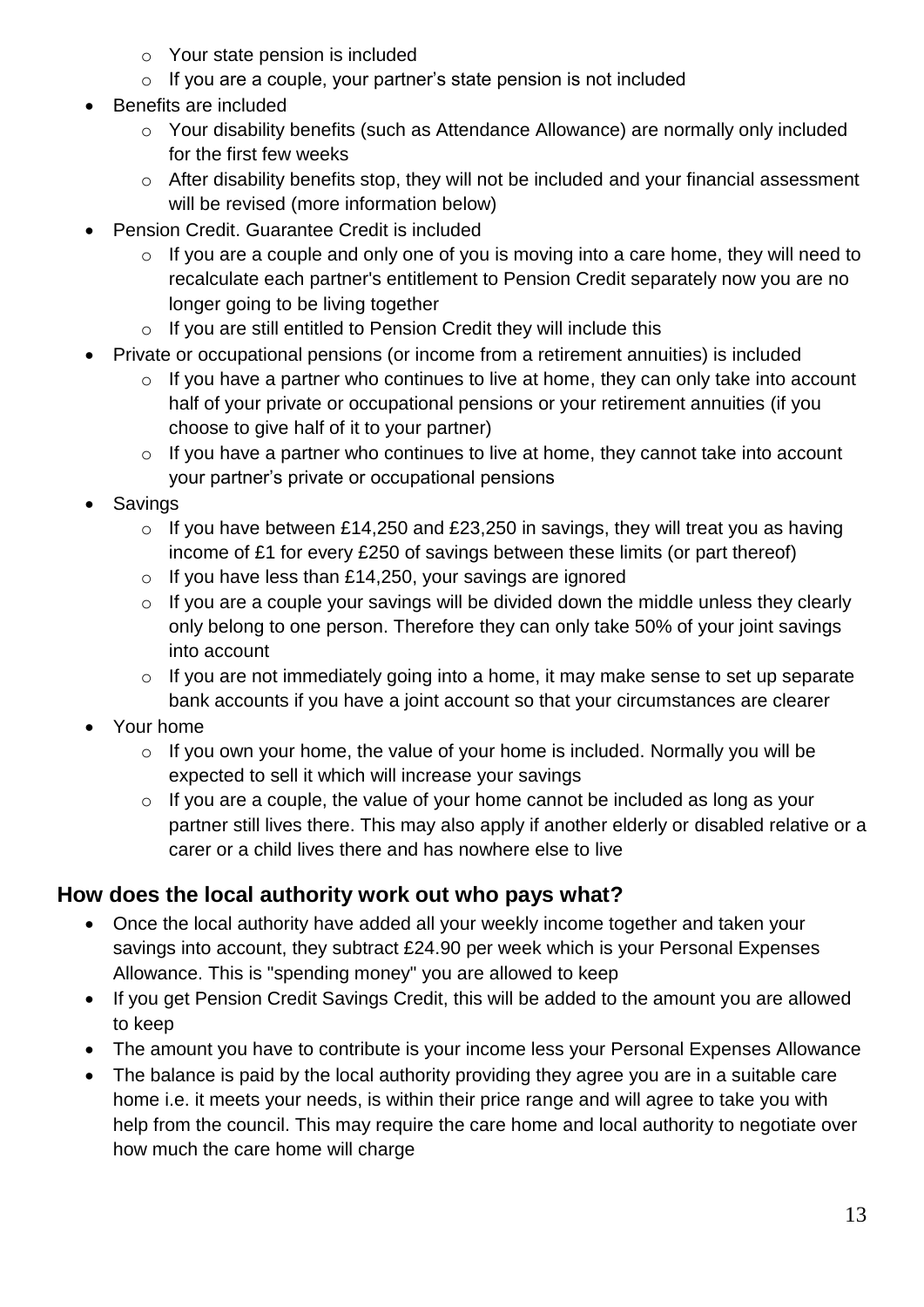# <span id="page-13-0"></span>**Paying for care yourself**

## <span id="page-13-1"></span>**Getting information**

First of all it may be worth looking at some information. Age UK produce publications on:

- paying for care in a care home if you have a partner
- paying for permanent residential care
- paying for temporary care in a care home
- treatment of property in the means test

<http://www.ageuk.org.uk/publications/home-and-care-publications-/>

Independent Age also produce a publication on Choosing a Care Home which explains care home fees and what you should be paying. You can get it from them on 0800 319 6789 [www.independentage.org](http://www.independentage.org/)

## <span id="page-13-2"></span>**What happens if you can't or don't want to sell your home?**

- If you are trying to sell your home, you may be able to get temporary help with care fees for 12 weeks (a property disregard). You do not have to pay the local authority back. If you have been living in a care home temporarily, you are given 12 weeks from the date you become a permanent resident
- If you cannot sell your home within 12 weeks or choose not to sell your home, you may be able to get temporary help for longer (a deferred payments agreement). This is an interestfree loan at the discretion of the local authority. They carry out a valuation of your home and your share in it. You must be the beneficial owner, not just the legal owner of your home. This means you must have paid towards buying it or paying off a mortgage or for repairs or alterations or extending the lease. The debt accumulates and you have to pay back any care fees to the local authority when you sell your home (or die and your home has to be sold by your family)
- You could consider renting your home but will be taxed on this
- You cannot give your home to your family to avoid care fees as it will be considered "deprivation of assets" and the local authority will treat you as if you still owned it

## <span id="page-13-3"></span>**Fees in advance, deposits and "admin fees"**

Be careful. Care homes may charge a deposit and fees in advance. This can run into hundreds of pounds. Some homes may charge an "admin fee" which can mean that the initial cost runs into thousands of pounds. You need to check if any of this is refundable. If you think your contract is unfair, talk to a solicitor or Citizens' Advice.

## <span id="page-13-4"></span>**Topping up care fees (Third Party Payments)**

- Your family may be asked by the care home (or even the local authority) if they can top-up the care fees to bridge the gap. They should seek independent financial advice before agreeing to this
- If they can afford to top-up it is likely to give you more choice but bear in mind that care home fees increase every year (unlike the local authority contribution) so top-ups will also increase (on average, allow 5% per year)
- Also look carefully at any clauses in your contract with the care home that enable them to put up fees following refurbishment or in line with inflation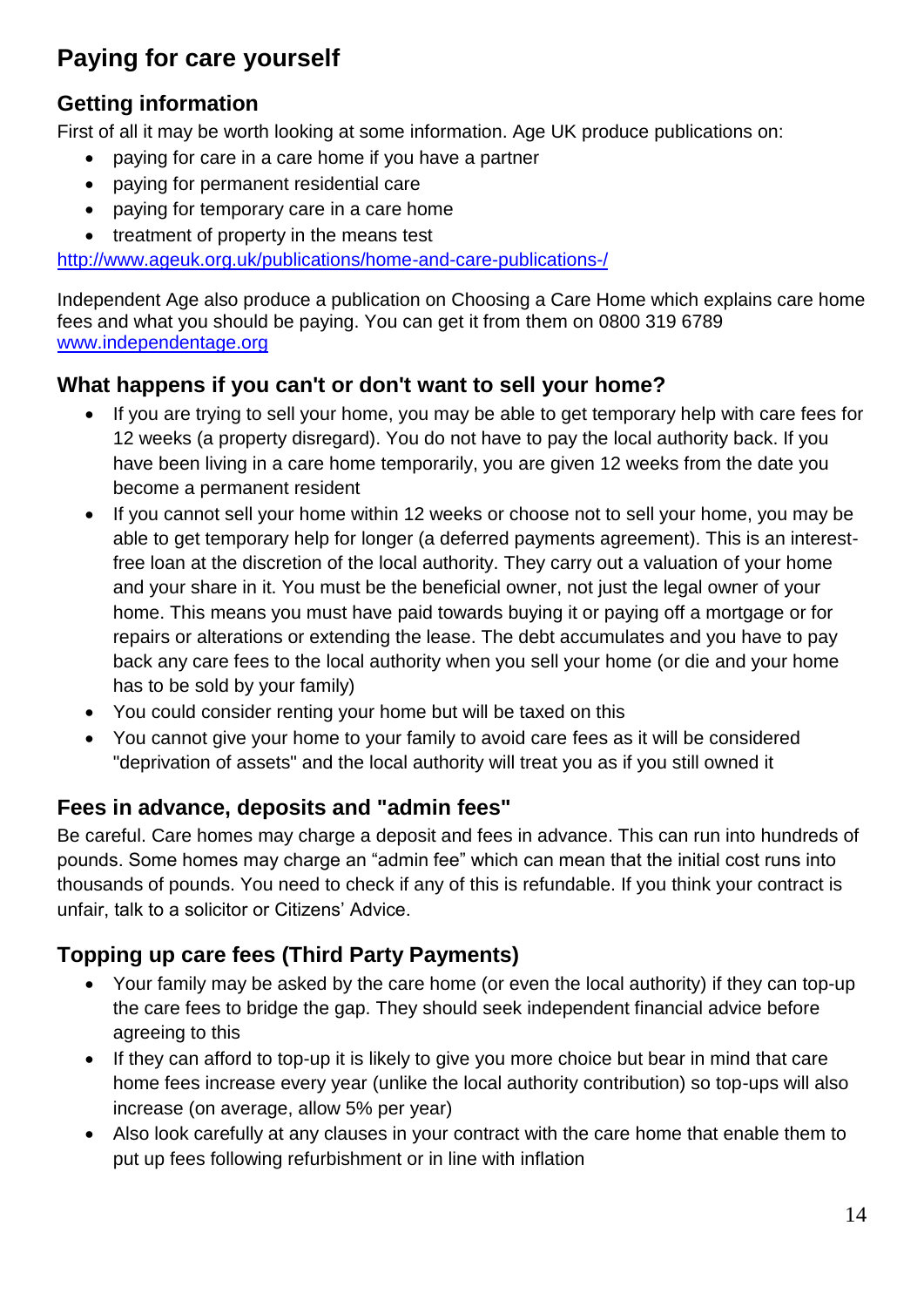- If they agree a top-up but can no longer afford it, you may have to move to a cheaper care home
- If your family cannot afford to top-up, you are not obliged to agree
- You cannot pay your own top-up fees out of your savings unless you have a 12-week property disregard or deferred payments agreement
- Any top-up agreements should involve the local authority, care home and your family so that when the local authority signs a contract with the care home they either pay it all themselves then invoice your family for their part or they pay only their contribution and the care home invoices your family for their part
- Very occasionally, SSAFA (for people who served in the armed forces) or another charity may agree to top-up care fees for you. Contact Turn2Us Tel: 0808 802 2000 Web: www.turn2us.org.uk

## <span id="page-14-0"></span>**Working out how much you might have to pay**

If you are self-funding you need to consider:

- increasing care fees (5% per year on average)
- needing more nursing care if your health declines
- living longer than you expect
- the average amount spent is at least £60,000

You can work out how much you are likely to pay using online calculators such as:

- Paying for Care Web: www.payingforcare.org
- Find Me Good Care Web: www.findmegoodcare.co.uk
- Valuing Care Tel: 01273 757233 Web: www.valuingcarefm.com

Valuing Care can also help you negotiate care fees with care homes

## <span id="page-14-1"></span>**Making your savings go further**

You can make your savings go further by making sure they are spread where there are highest interest rates or by buying specific products such as:

- annuities
- long-term care insurance
- an Immediate Need Care Fee Payment Plan. You pay a specific lump sum which ensures your care fees are paid for the rest of your life based on your life expectancy. If you die earlier your family don't get any money back unless you have paid extra upfront to do so

These products vary so you should shop around.

It may be worth you contacting Care Funding Guidance. Tel: 0800 055 6225 Email:

[info@carefundingguidance.org](mailto:info@carefundingguidance.org) Web: [www.carefundingguidance.org](http://www.carefundingguidance.org/)

They are not regulated financial advisers but can give you free information on the pro's and con's of different ways of investing your assets. You can do this by keeping your home:

- Deferred Payment Schemes
- Renting your home out (you will be taxed on this)
- Equity Release

Or selling your home:

- Putting the money in the bank
- Investing to create income
- Buying a Care Fee Annuity

# <span id="page-14-2"></span>**Getting financial advice**

It may also be worth getting independent financial advice. Age UK cannot make recommendations for financial advisers.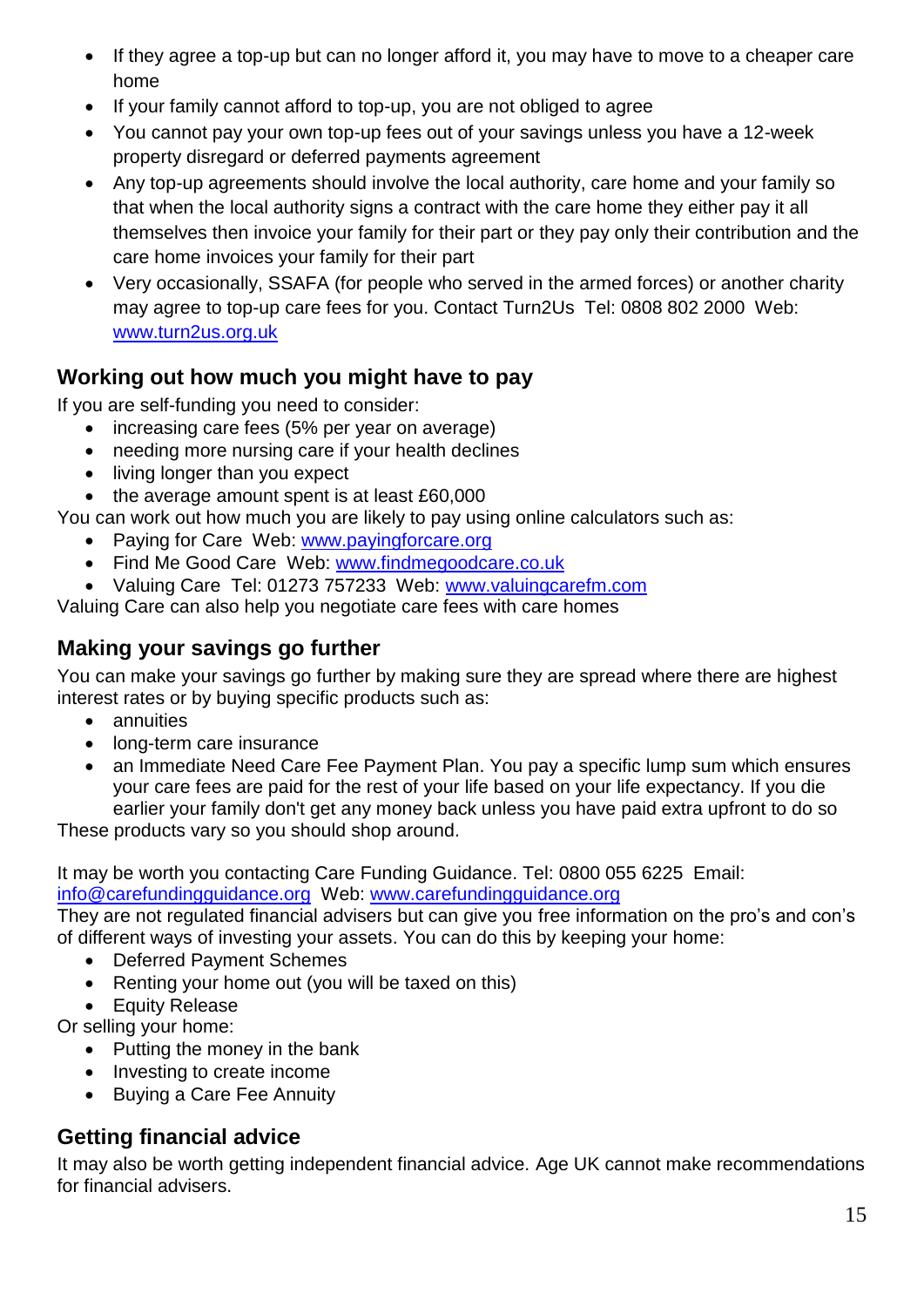Some advisers specialise in helping older people. Many of them are members of SOLLA (Society of Later Life Advisers), PO Box 590, Sittingbourne ME10 9EW Tel: 0333 202 0454 Email: [admin@societyoflaterlifeadvisers.co.uk](mailto:admin@societyoflaterlifeadvisers.co.uk) Web: [www.societyoflaterlifeadvisers.co.uk](http://www.societyoflaterlifeadvisers.co.uk/) The first hour of advice is usually free.

You can check if the following advisers are members of SOLLA by searching the "Find an Adviser" page on their website at: [www.societyoflaterlifeadvisers.co.uk/find-an-adviser](http://www.societyoflaterlifeadvisers.co.uk/find-an-adviser)

#### **Local independent financial advisers:**

- Investec Wealth & Investment, Hartfield Rd, Edenbridge TN8 5NH. Contact Helen Medhurst-Jackson Tel: 07860 927003 Email: [helen.medhurst-jackson@investecwin.co.uk](mailto:helen.medhurst-jackson@investecwin.co.uk)
- LEBC, 26 Kings Hill Avenue, Kings Hill ME19 4AE. Contact Natasha Etherton Tel: 0333 136 2262, 07816 333194 Web: [www.lebc-group.com](http://www.lebc-group.com/)

#### **Local restricted financial advisers:**

- Grovewood Wealth Management Ltd, Unit B8, Speldhurst Business Park, Langton Rd, Langton Green TN3 0AQ. Contact Lynne Gadsden Tel: 01892 750750, 07801 973338 Web: [www.grovewoodwealth.co.uk](http://www.grovewoodwealth.co.uk/)
- St James's Place Wealth Management, 31 Alton Avenue, Kings Hill ME19 4ND. Contact Stephen Gill Tel: 07775 424107 Web: [www.sjpp.co.uk/stephengill](http://www.sjpp.co.uk/stephengill)
- St James's Place Wealth Management, 209 Discovery Drive, Kings Hill ME19 4GS. Contact Kevin Hepworth Tel: 07957 217352 Web: [www.kevinhepworth.co.uk](http://www.kevinhepworth.co.uk/)

To find other Independent Financial Advisers, contact the Money & Pensions Service. Tel: 0800 011 3797 Web: [www.moneyhelper.org.uk](http://www.moneyhelper.org.uk/)

Other people offering financial advice on care fees include:

- Saga. Tel: 0800 096 8703 Web: www.saga.co.uk
- Paying for Care Web: [www.payingforcare.org](http://www.payingforcare.org/)

## <span id="page-15-0"></span>**Equity Release**

- You should first ask Age UK to check you are getting all the benefits you are entitled to.
- You can get an information guide and factsheet on equity release plans by ringing Age UK Tel: 0800 169 6565.
- Equity release has advantages and disadvantages. You are advised to seek legal and financial advice before taking out an equity release plan.
- Age UK offers equity release. You can find out more by phoning 01634 578085.
- However it may be worth shopping around. You can get details of other equity release schemes from the Equity Release Council on 0844 669 7085 [www.equityreleasecouncil.com](http://www.equityreleasecouncil.com/)

# <span id="page-15-1"></span>**What happens with disability benefits?**

- If the local authority are contributing towards your care fees and you receive Attendance Allowance you must inform DWP and it will stop after 28 days. It may stop sooner if you have been in hospital or in a care home temporarily where the NHS or local authority has been paying for your care. The local authority can include your Attendance Allowance as income in your financial assessment while you are still receiving it but cannot include it as income once you stop receiving it
- If the local authority are contributing towards your care fees and you receive Personal Independence Payment (or Disability Living Allowance) you must inform DWP and it will stop (but you can continue to receive the mobility component if you get it). Otherwise the rules are the same as for Attendance Allowance above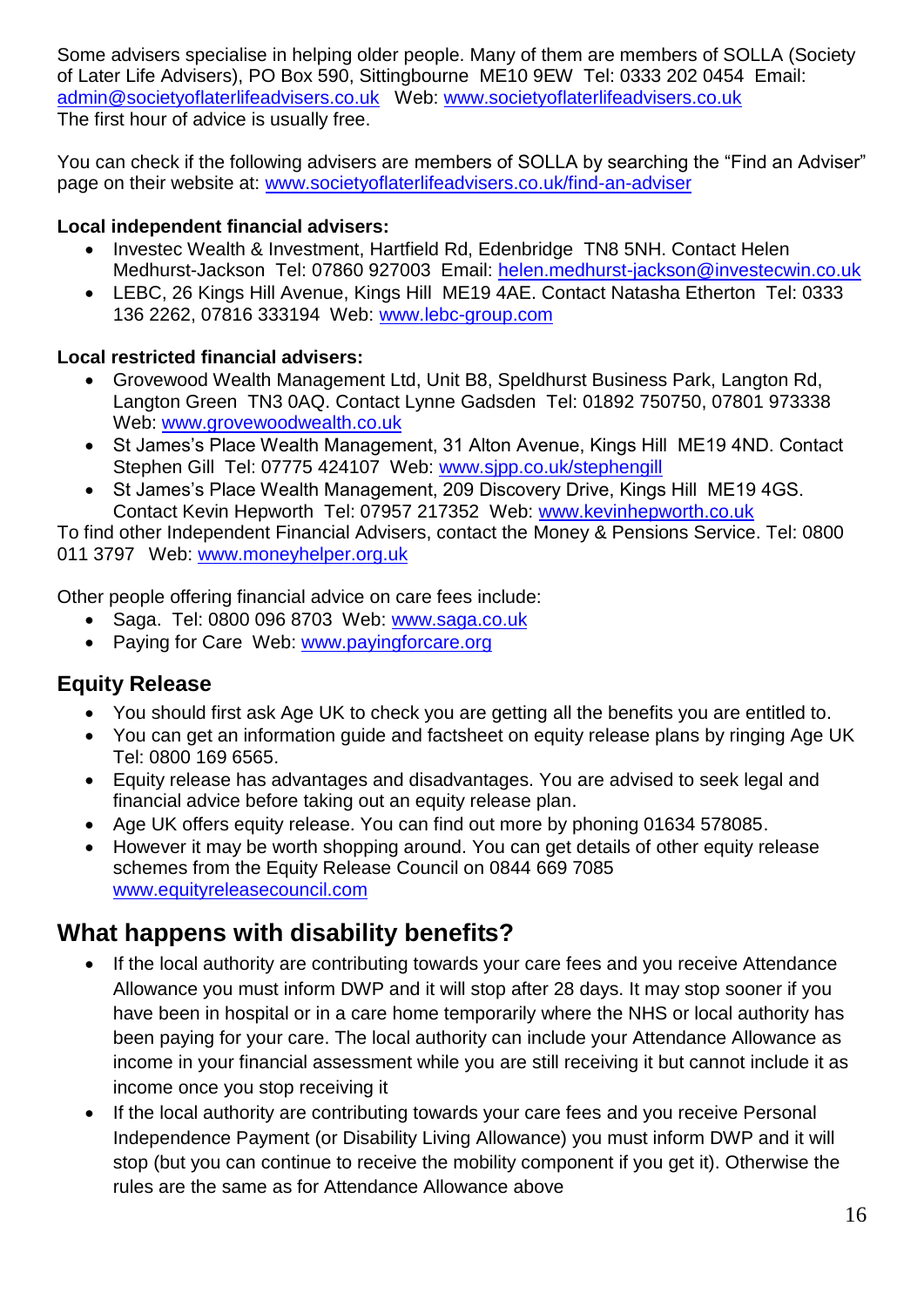- If the local authority are only contributing temporarily while you sell your home (12-week property disregard) then you can ask DWP to re-start any suspended disability benefits when you become self-funding
- If you are self-funding (or have a deferred payments agreement), you can continue to receive disability benefits but you must inform DWP
- If you are self-funding and on the lower rate, you should apply to DWP for the higher rate
- If you are self-funding and not on disability benefits at all, you should claim it from DWP

# <span id="page-16-0"></span>**Help visiting care homes**

If you need help visiting someone in a care home then transport schemes may be able to help. They are listed in Age UK's local information pack on Transport, Travel & Leisure Tel: 01732 454108 for a copy

# <span id="page-16-1"></span>**Abuse**

#### **Types of abuse**

- **Physical abuse** eg hitting, slapping, pushing, restraining without justifiable reasons, deprivation of food, clothing, heating and health care.
- **Domestic abuse** eg violence between partners, former partners or by a family member. It can include rape, "honour" based violence, forced marriages and female genital mutilation.
- **Sexual abuse** eg any sexual activity which a vulnerable adult has not consented to, cannot consent to or has been pressured into as well as sexual comments, sexual innuendo, inappropriate touching or pornography.
- **Psychological abuse** eg verbal abuse, controlling or coercion, humiliation or ridicule, threats about family, pets or anything else, isolation or withdrawal, deliberate denial of religious or cultural needs, carers patronising older people.
- **Modern slavery** eg human trafficking, forced labour or domestic servitude.
- **Financial or material abuse** eg theft, fraud, exploitation, control of money or withholding it, goods or services bought without consent, misuse of loyalty cards by carers.
- **Neglect or acts of omission** eg hot meals delivered very late or at irregular times, unacceptably late or early bedtimes, inadequate help with eating and drinking, neglect of vital tasks such as washing or dressing because of lack of time, misuse of medication, carers talking over older people.
- **Discriminatory abuse** eg discrimination on grounds of sex, race, colour, language, culture, religion, politics, sexual orientation, disability or age.
- **Self-neglect** eg behaviour such as not eating, dirty clothes, lack of personal hygiene, hoarding.
- **Organisational abuse** eg one-off incidents or ongoing ill-treatment or neglect. All of the above can happen in an organisational setting.

#### **What can you do to protect yourself and/or others from abuse?**

- With each kind of abuse, neglect, undue pressure or assault, there is often someone who knows it is happening or suspects that something is wrong.
- Please contact one of the following to report abuse or seek advice if you feel you are being abused, or think somebody is at risk of harm or abuse. You can ask someone you trust to help you.
- If possible, let the person who is being abused know help is available and include them in the decision to seek help.

## **Domestic Abuse Volunteer Support Services (DAVSS).**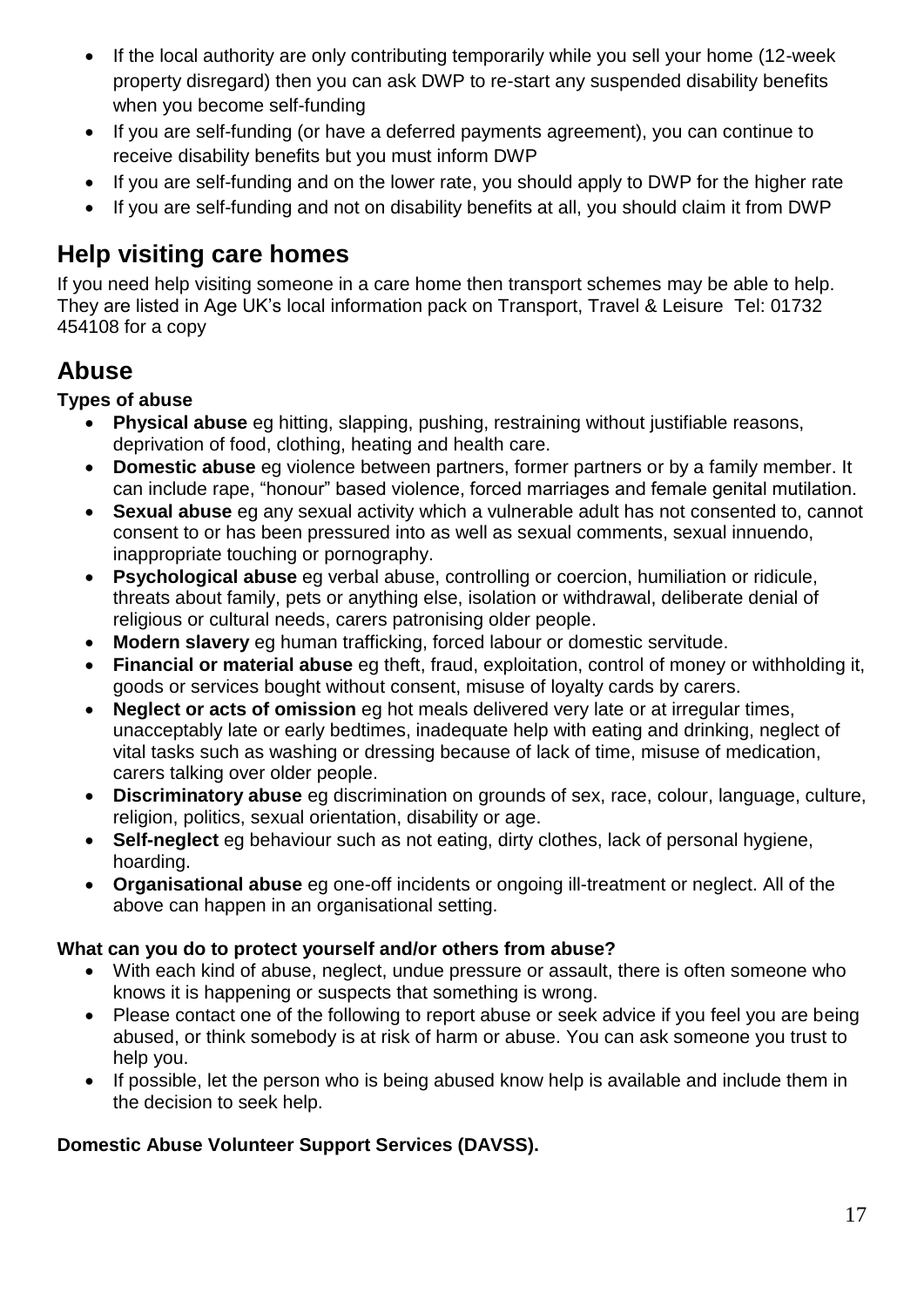PO Box 530, Tunbridge Wells TN2 9TB Tel: 01892 570538 (Helpline open Monday to Friday 10am to 1pm; can leave a message at other times) Email: office@davss.org.uk Web: www.davss.org.uk

This is the local helpline for men and women who are experiencing physical, sexual, emotional or financial abuse from current or former partners or other family members.

#### **Other local advice**

- **Choices**. Tel: 0800 917 9948. Email: [info@choicesdaservice.org.uk](mailto:info@choicesdaservice.org.uk) Web: [www.choicesdaservice.org.uk](http://www.choicesdaservice.org.uk/) For men, women and children experiencing domestic abuse.
- **Domestic Abuse Support Services in Kent & Medway**. Tel: 0808 168 9276. Web: [www.domesticabuseservices.org.uk](http://www.domesticabuseservices.org.uk/) Safe refuge accommodation, therapy programmes, adaptations to make your home safer, support with court proceedings and emergency welfare assistance
- **Dove Project**. Tel: 01702 300006. Refuge spaces in the South East
- **Family Matters**. Tel: 01474 537392 Email: [admin@familymattersuk.org](mailto:admin@familymattersuk.org) Web: [www.familymattersuk.org](http://www.familymattersuk.org/) For survivors of sexual violence and rape.
- **Samaritans**. Tel: 01892 532323 (24 hours)
- **Social Services**. In an emergency call 03000 416161 and ask for the Safeguarding Unit. Outside office hours call 03000 419191
- **West Kent Police**. Tel: 101 but in an emergency always dial 999

## **National advice**

- **Action on Elder Abuse**. Tel: 0808 808 8141 Web: www.elderabuse.org.uk Confidential advice on reporting abuse
- **Age UK**. Tel: 0800 169 6565. We produce publications on safeguarding older people from abuse, deprivation of liberty safeguards, age discrimination, resolving problems and making complaints about NHS care.
- **Broken Rainbow**. Tel: 0300 999 5428 Web: www.brokenrainbow.org.uk Information and support for lesbian, gay, bisexual and transgender victims of domestic abuse.
- **BT Advice Line**. Tel: 0800 661441. For advice on malicious calls.
- **Childline**. Tel: 0800 1111. For anything to do with children.
- **DeafHope**. Tel: 07970 350366. Email: [info@signhealth.org.uk](mailto:info@signhealth.org.uk) Web: [www.signhealth.org.uk](http://www.signhealth.org.uk/) For deaf women.
- **Domestic Violence Intervention Project**. Tel: 020 7928 4620. Email: [info@dvip.org](mailto:info@dvip.org) Web: [www.dvip.org](http://www.dvip.org/)
- **Elder Abuse Response Helpline**. Tel: 0808 808 8141 Email: [enquiries@elderabuse.org.uk](mailto:enquiries@elderabuse.org.uk) Web: [www.elderabuse.org.uk](http://www.elderabuse.org.uk/) If you are concerned about the abuse of an older person.
- **Independent Age**. Tel: 0800 319 6789 Email: **advice@independentage.org** "Staying in control when you're older" explains how to avoid being mistreated and what to do if it happens.
- **LGBT Anti-Violence Helpline**. Tel: 020 7704 2040 Web: [www.galop.org.uk](http://www.galop.org.uk/) For LGBT+ people.
- **Men's Advice Line**. Tel: 0808 801 0327 Web: www.mensadviceline.org.uk Advice and support for men experiencing domestic abuse.
- **National Centre for Domestic Violence**. Tel: 0844 804 4999. For help getting an injunction.
- **National Domestic Violence Helpline**. Tel: 0808 200 0247 (24 hours) Web: [www.nationaldomesticviolencehelpline.org.uk](http://www.nationaldomesticviolencehelpline.org.uk/) For women and people calling on their behalf.
- **National LGBT Domestic Abuse Helpline**. Tel: 0800 999 5428, 0300 999 5428 Email: [help@galop.org.uk](mailto:help@galop.org.uk) Web: [www.galop.org.uk](http://www.galop.org.uk/) For LGBT+ people.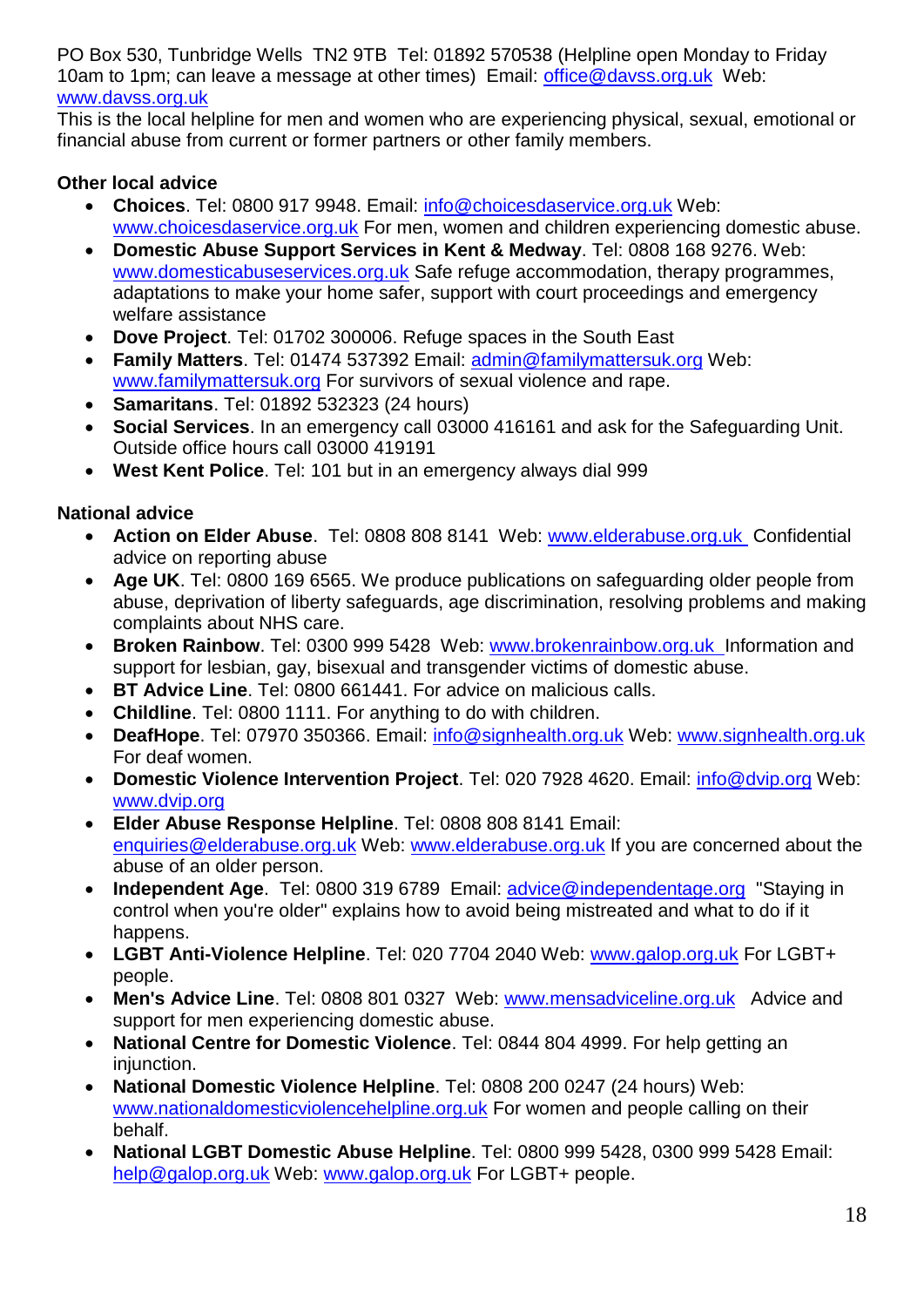- **Protection Against Stalking**. Email: [support@protectionagainststalking.org](mailto:support@protectionagainststalking.org) Web: [www.protectionagainststalking.org](http://www.protectionagainststalking.org/)
- **Rape Crisis**. Tel: 0808 802 9999 Email: [hrcewinfo@rapecrisis.org.uk](mailto:hrcewinfo@rapecrisis.org.uk) Web: [www.rapecrisis.org.uk](http://www.rapecrisis.org.uk/) For women who have experienced any form of sexual violence.
- **RARA (Residents' and Relatives' Association)** Helpline: 020 7359 8136 Email: info@relres.org Web: www.relres.org Advice if you have concerns about care in a care home
- **Refuge**. Tel: 0808 200 0247 Web: [www.refuge.org.uk](http://www.refuge.org.uk/) Safe houses for women.
- **Respect**. Male victims helpline Tel: 0808 801 0327. Male perpetrators helpline Tel: 0808 802 4040 Web: www.respect.uk.net Work with male perpetrators and victims.
- **Shelter**. Tel: 0808 800 4444 Web: [www.shelter.org.uk](http://www.shelter.org.uk/) Can help if you are fleeing from violence or harassment.
- **Victim Support**. Tel: 01273 480130, 0845 303 0900 Web: [www.victimsupport.org.uk](http://www.victimsupport.org.uk/) Help for victims of crime or anyone else affected.
- **Women's Aid**. Tel: 0808 200 0247 Email: [helpline@womensaid.org.uk](mailto:helpline@womensaid.org.uk) Web: [www.womensaid.org.uk](http://www.womensaid.org.uk/) For women experiencing domestic abuse.

#### **What happens if you report abuse to Social Services?**

- Every report of abuse is taken seriously.
- You will be listened to and asked to provide information about the situation.
- You will be encouraged to give your name to enable your concerns to be followed up.
- Professionals from the Safeguarding Team will make enquiries about the concerns. The person at risk will be contacted to involve them in the safeguarding process wherever possible, unless to do so may place them at further risk initially.

## <span id="page-18-0"></span>**Live-in carers**

Live-in care is usually privately arranged by older people. You must have capacity to indicate what you want to do and that there is no coercion on the part of the family. In emotive, family-related, situations, input from local authority professionals such as social workers can sometimes be helpful to provide objective views about needs and the best ways to meet them.

#### <span id="page-18-1"></span>**Will the local authority pay?**

It can be difficult to obtain local authority funding support for the live-in care option. People sometimes have an unrealistic expectation that a local authority will provide "24-hour care" at home but the local authority recommends residential care in a care home instead. Given the financial situation local authorities are in at the moment, cost considerations are at the forefront of their thinking. However, this can never be the only consideration and all elements of the person's needs and wellbeing must be taken into account under the Care Act 2014.

Within this context, a local authority has a legal duty to assess, confirm eligibility and to decide how best to meet its legal duty to ensure eligible needs are met. It must take account of the views and wishes of the service user, but it does not have an absolute duty to meet them in all circumstances. It must show sufficient flexibility, consider all relevant facts and circumstances and not unjustifiably "fetter" its discretion. There may be specific arrangements, which support this option in a cost-effective way if it is what the service user wishes to do, which may be worth exploring.

However, the principle that the local authority can choose to provide the cheaper of two options as long as they both reasonably meet the eligible need has been the usual explanation for the care home recommendation over the, generally more expensive, live-in care option. This also links to local authority governance duties to spend public money appropriately and equality principles to generally treat people with similar presenting needs in a similar, impartial, manner.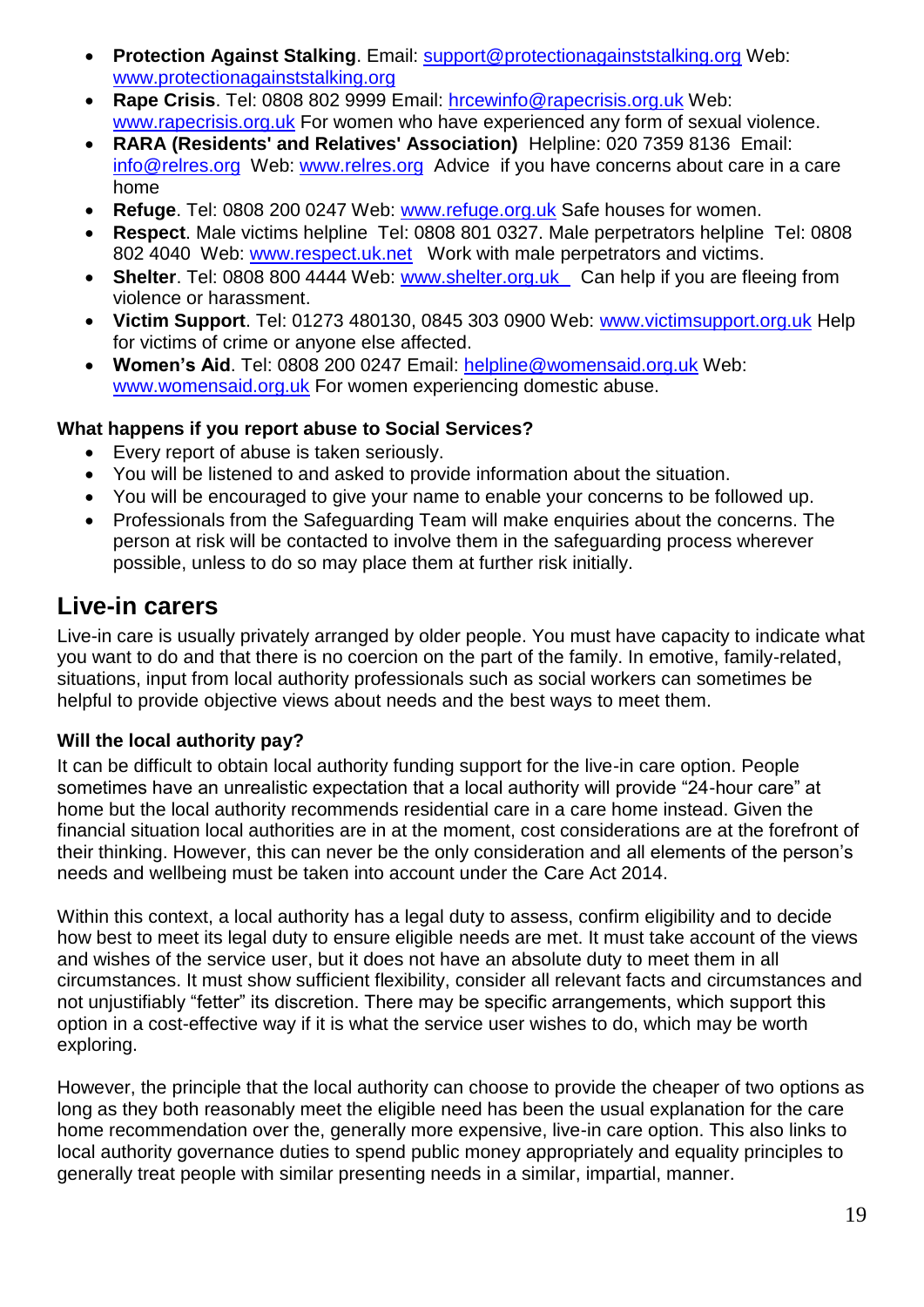#### <span id="page-19-0"></span>**Is it cheaper or more expensive than care homes?**

Some agencies state that live-in care is cheaper than an equivalent "good quality" care home in some areas, particularly if a couple both require this type of support. If this is the case, there may be an argument to counter the cheaper reasonable option principle set out above.

#### <span id="page-19-1"></span>**Concerns about live-in care arrangements**

Some concerns have been raised in the past regarding long-term live-in care arrangements in terms of: duties, relationships, work arrangements and dealing with developing levels of complexity and need. If you are privately arranging live-in care, it may be advisable to consider using registered agencies rather than lone, self-employed carers who would not be registered with or monitored by the Care Quality Commission. You should look at CQC inspection reports and ratings for care agencies offering live-in care.

#### <span id="page-19-2"></span>**Using live-in carers to support family carers**

Where there is committed local family support, it may be possible to have a mixed care arrangement with family providing some input and paid carers providing others, on a weekly rota basis. This is sometimes what is negotiated following a local authority needs assessment where both day-time and night-time needs are identified and the person wishes or needs to remain at home and to not be placed in residential care. The assessor needs to look at the long-term available support and the level of needs at different times and agree a plan if this option is pursued. For example, at night a person may just need basic supervision or they may need regular intensive physical support, so a different level of care is needed.

You should look at the following Age UK factsheets:

- [How to get care and support](file:///E:/How%20to%20get%20care%20and%20support)
- [Personal budgets and direct payments in social care](file:///E:/Personal%20budgets%20and%20direct%20payments%20in%20social%20care)
- [Paying for permanent residential care](file:///E:/Paying%20for%20permanent%20residential%20care)
- [Paying for care and support at home](file:///E:/Paying%20for%20care%20and%20support%20at%20home)